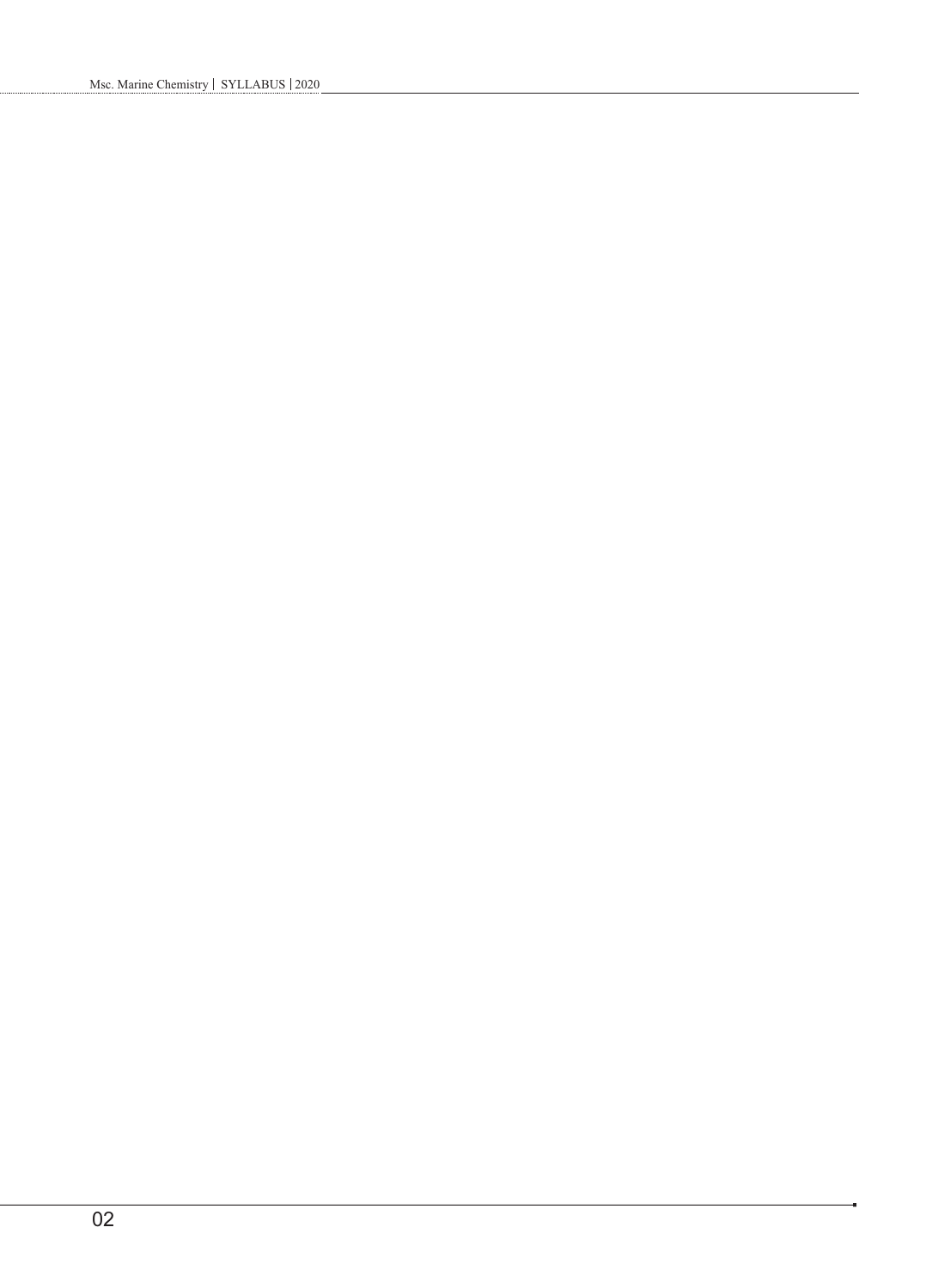# **Regulations, Eligibility, Scheme and Syllabus for MSc. Marine Chemistry**

**(Effective from 2020 Admission onwards)**

All the general rules and regulations laid down by the Kerala University of Fisheries and Ocean Studies PG Curriculum shall be applicable.

## **ELIGIBILITYCRITERIA.**

Those students who possess B.Sc. Degree in Chemistry (Any branch) are eligible for admission to this Programme.

## **PROGRAMME AND SCHEME OFEXAMINATIONS**

- 1. M.Sc. Marine Chemistryprogramme shall have 4 core courses and 2 core practical courses each in first three semesters along with 1 elective course in 1<sup>st</sup> semester and 2 elective courses each in  $2^{nd}$  semester and  $3^{nd}$  semesters. Of these 4 elective courses, 2 will be offered by the department and 2 open electives shall be opted by the students. During the course, students can opt one MOOC having 2 credits. In 4<sup>th</sup> semester, evaluation of project work/ dissertation will be conducted at the end of the semester.
- 2. There shall be external university examination of 3 hour duration for each theory courses at the end of each semester, to be conducted after the completion of 80 working days.
- 3. Each theory shall have 3- 4 credits and practical course 2 credits.
- 4. Each theory question paper may contain ten short answer types of weightage 1, four short essays out of 6 questions of weightage 5and two long essays out of 4 questions of weightage 10.
- 5. Each practical examination is of 3 hour duration and shall carry 2 credits each. Attendance carries weightage 10, Lab performance weightage 20,Tests weightage 50 and Record weightage 20.
- 6. Project/dissertation evaluation and viva-voce shall be conducted at the end of theprogramme only. Project / dissertation, and viva voce shall carry 20 credits in total.
- 7. Combined field studies and study tours may be carried out at any time during the entire period of the programme.

# **EVALUATION AND GRADING**

The evaluation scheme for each course shall contain two parts (a) Internal/Continuous

evaluation and (b) external evaluation. 50% marks shall be given to internal evaluation and the remaining 50% to external evaluation.

*Internal evaluation:* The internal evaluation shall be based on pre-determined transparent system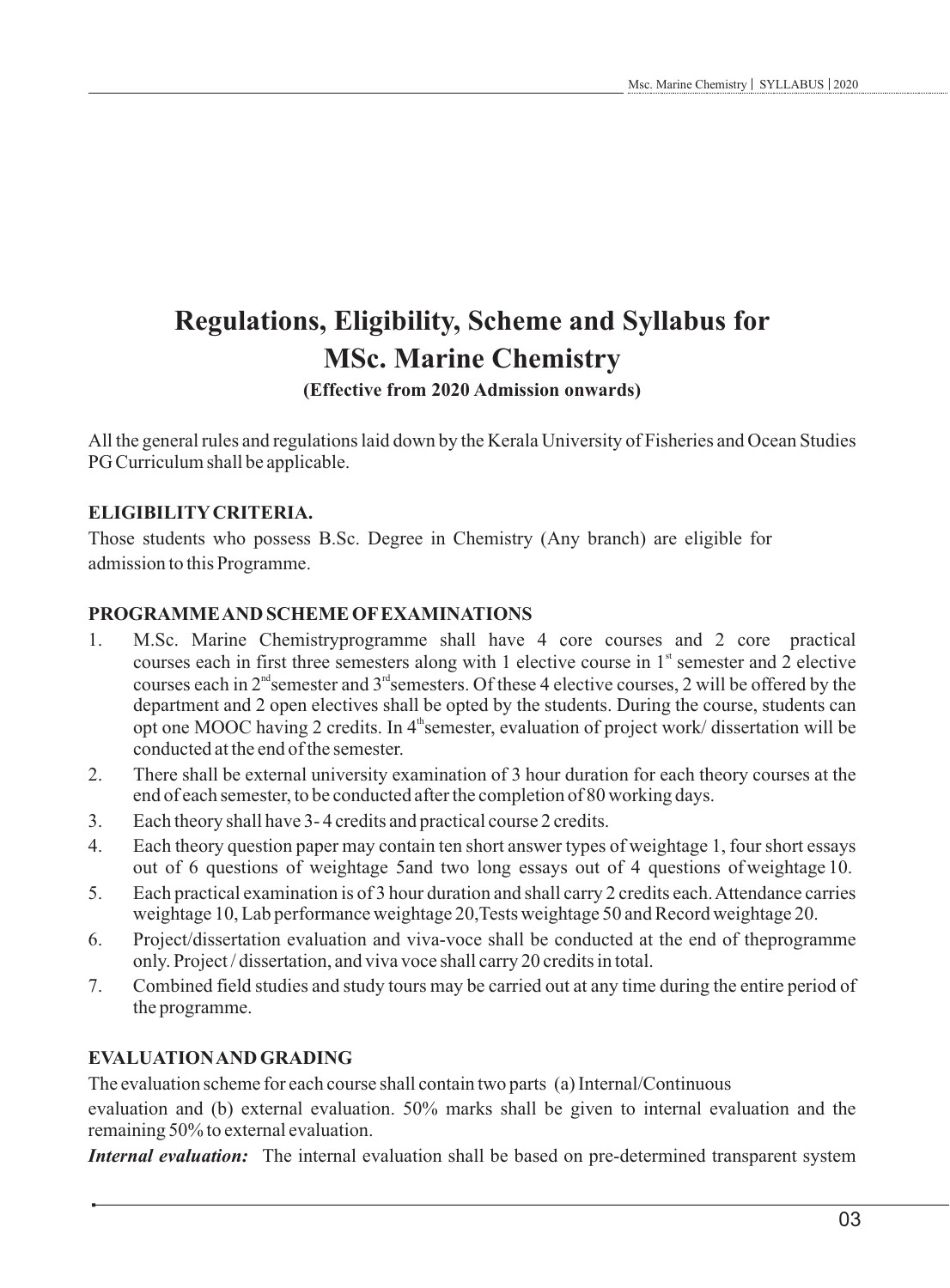involving periodic written tests, assignments, seminars and attendance in respectof theory courses and based on written tests, lab skill/records/viva and attendance in respect of practical courses. The weightage assignedto various components for internal evaluation is as follows.

#### **Components of Internal Evaluation**

|               | Component                | Weightage |
|---------------|--------------------------|-----------|
| A             | Assignment               | 10        |
| B             | Seminar                  |           |
| $\mathcal{C}$ | Attendance               |           |
|               | Class room participation |           |
|               | Test                     | 25        |

To ensure transparency of the evaluation process, the internal assessment grade awarded to the students in each course in a semester shall be published on the notice board at least one week before the commencement of external examination. There shall not be any chance for improvement for internal grade.

The course teacher shall maintain the academic record of each student registered for the course, which shall be forwarded to the University, through the Director of the School.

*External evaluation:*The external Examination in theory courses is to be conducted by the University with question papers set by external experts. The evaluation of the answer scripts shall be done by examiners based on a well-defined scheme of valuation. The external evaluation shall be done immediately after the examination preferably in a Centralized Valuation Camp.

### **EVALUATION OFPROJECTREPORT/ DISSERTATION**

In the fourth semester students need to do project work of 6 month duration, which can be done either at KUFOS or at any other scientific institutions/ university/ researchcentres. The project has got internal as well as external evaluation. The project will be evaluated by a committee consisting of the head of the department, internal examiner/ guide and an external examiner appointed by university authorities. The mark for internal examination is 150 and external mark is also 150 with total of 300 marks for project. Total credits allocated for the dissertation is 20. Distribution of weightage allotted for dissertation will be as follows

| Internals    |        | Externals                 |     |  |
|--------------|--------|---------------------------|-----|--|
| Originality  | 25%    | <b>Project Evaluation</b> | 50% |  |
| Presentation | $50\%$ | Presentation              | 50% |  |
| Report       | 25%    |                           |     |  |

#### **LEARNING OUTCOMES-BASED CURRICULUM FRAMEWORK**

Ahigh priority task in the context of future education development agenda in India is fostering quality higher education. Further improvement of quality of higher education is considered critical for enabling effective participation of young people in knowledge production and participation in the knowledge economy, improving national competitiveness in a globalized world and for equipping young people with skills relevant for global and national standards and enhancing the opportunities or social mobility. Sustained initiatives are required for institutionalizing an outcome-oriented higher education system and enhancing employability of graduates through curriculum reform based on a learning outcomes-based curriculum framework, improving/upgrading academic resources and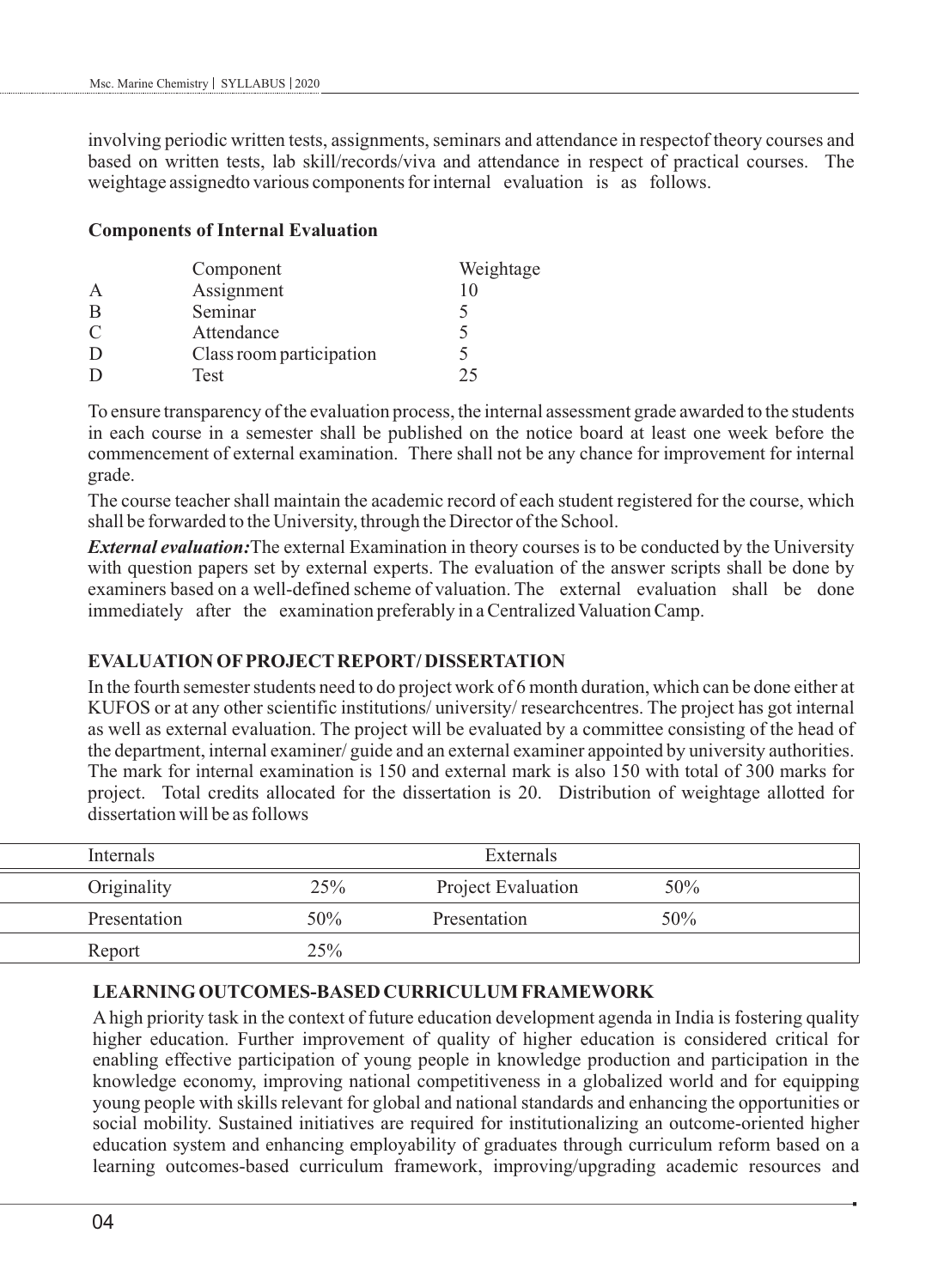learning environment, raising the quality of teaching and research across all higher education institutions; technology use and integration to improve teaching-learning processes and reach a larger body of students through alternative learning modes such as open and distance learning modes and use of MOOCs.

Other priority areas of action for fostering quality higher education include translation of academic research into innovations for practical use in society and economy, promoting efficient and transparent governance and management of higher education system, enhancing the capacity of the higher education system to govern itself through coordinated regulatory reform and increasing both public and private sector investment in higher education, with special emphasis on targeted and effective equity-related initiatives.

The overall objectives of the learning outcomes-based curriculum framework are to:

- · help formulate graduate attributes, qualification descriptors, programme learning outcomes and course learning outcomes that are expected to be demonstrated by the holder of a qualification;
- enable prospective students, parents, employers and others to understand the nature and level of learning outcomes (knowledge, skills, attitudes and values) or attributes a graduate of a programme should be capable of demonstrating on successful completion of the programme of study;
- · maintain national standards and international comparability of learning outcomes and academic standards to ensure global competitiveness, and to facilitate student/graduate mobility; and
- provide higher education institutions an important point of reference for designing teachinglearning strategies, assessing student learning levels, and periodic review of programmes and academic standards

### **TEACHING - LEARNING PROCESS**

The Learning Outcomes-Based Approach to curriculum planning and transaction requires that the teaching-learning processes are oriented towards enabling students to attain the defined learning outcomes relating to the courses within a programme. The outcomebased approach, particularly in the context of undergraduate studies, requires a significant shift from teacher-centric to learner-centric pedagogies, and from passive to active/participatory pedagogies. Planning for teaching therein becomes critical. Every programme of study lends itself to well-structured and sequenced acquisition of knowledge and skills. Practical skills, including an appreciation of the link between theory and experiment, will constitute an important aspect of the teaching-learning process. Teaching methods, guided by such a framework, may include: lectures supported by group tutorial work; practicum and field-based learning; the use of prescribed textbooks and e-learning resources and other self-study materials; open-ended project work, some of which may be team-based; activities designed to promote the development of generic/transferable and subject-specific skills; and internship and visits to field sites,and industrial or other research facilities etc.

### **ASSESSMENTMETHODS**

A variety of assessment methods that are appropriate to a given disciplinary/subject area and a programme of study will be used to assess progress towards the course/programme learning outcomes. Priority will be accorded to formative assessment. Progress towards achievement of learning outcomes will be assessed using the following: time-constrained examinations; closed-book and openbook tests; problem based assignments; practical assignment laboratory reports; observation of practical skills; individual project reports (case-study reports); team project reports; oral presentations, including seminar presentation; viva voce interviews; computerised adaptive testing; peer and self assessment etc. and any other pedagogic approaches as per the context.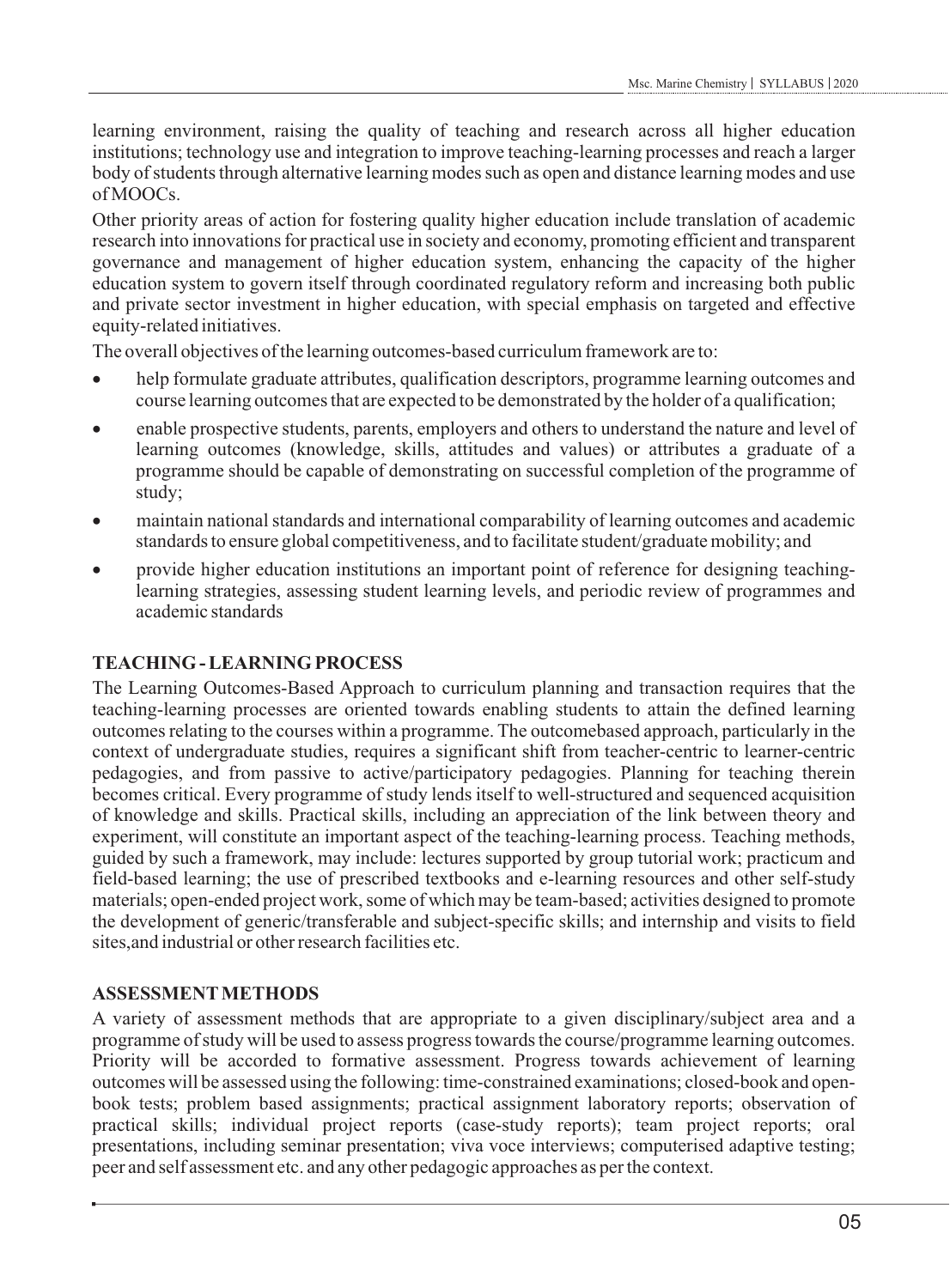#### **AIMS OFTHE MASTER'S DEGREE PROGRAMME IN MARINE CHEMISTRY**

The overall aims of master's degree programme in Marine Chemistry are:

- · providestudents with learning experiences that help instill deep interests in learning various disciplines in marine sciences including marine chemistry, biogeochemistry,marine pollution, isotope geochemistry, instrumentation techniques etc.
- develop broad and balanced knowledge and understanding of key chemical concepts, principles, and theories related to chemistry;and equip students with appropriate tools of analysis to tackle issues and problems in the field of marine chemistry
- develop in students the ability to apply the knowledge and skills they have acquired to the solution of specific theoretical and applied problems in the area
- · provide students with the knowledge and skill base that would enable them to undertake further studies in the subject and related areas or in multidisciplinary areas that involve chemistry and help develop a range of generic skills that are relevant to wage employment, self-employment and entrepreneurship.

#### **PROGRAMME LEARNING OUTCOMES: MSc. MARINECHEMISTRY**

After successful completion of two-year Masters programme in Marine Chemistry, the students should be able to

- Demonstrate (i) in-depth knowledge and understanding about the fundamental concepts, principles and processes underlying the chemistry and its different subfields (analytical, inorganic, organic and physical), and its linkages with related disciplinary areas/subjects (ii)the procedural knowledge that creates different types of professionals in the field of marine chemistry and related fields such as chemical industry, teaching, research, environmental monitoring, etc; (iii) practical skills related to specialisation areas within marine chemistry as well within the subfields of chemistry (analytical, inorganic, organic and physical), and other related fields of study, including broader interdisciplinary subfields (life and environmental sciences);
- · Demonstrate skills in seawater analysis; analyse the chemical properties, nutrients cycles and biogeochemical interactions of the ocean.
- Useskills required for the extraction, separation and identification of various organic compounds in the marine environment.
- Understand and use various instruments in the area of marine analytical chemistry such as HPLC, IR, NMR and other spectroscopic techniques in the identification of inorganic and organic compounds.
- Employchemical techniques relevant to academia, industry and government, and generic skills and global competencies, includingrelevant disciplinary knowledge and skills that enable students to undertake further studies in the field of Environmental Chemistry or multidisciplinary areas involving chemistry, and apply standard methodology to the solution of problems in chemistry.
- · Handle advanced analytical tools and softwares used in marine sample analysis to explain Marine Chemistry, Marine Pollution, Isotope geochemistry, Sediment chemistry and Diagenesis.
- · Undertakehands on lab work and activities that help develop in students practical knowledge and skills, that are required for pursuing career various disciplines related to Oceanography and skills for working safely and competently in the laboratory;
- Recognize and appreciate the importance of the chemical sciences and its application in academic, industrial, economic, environmental and social contexts.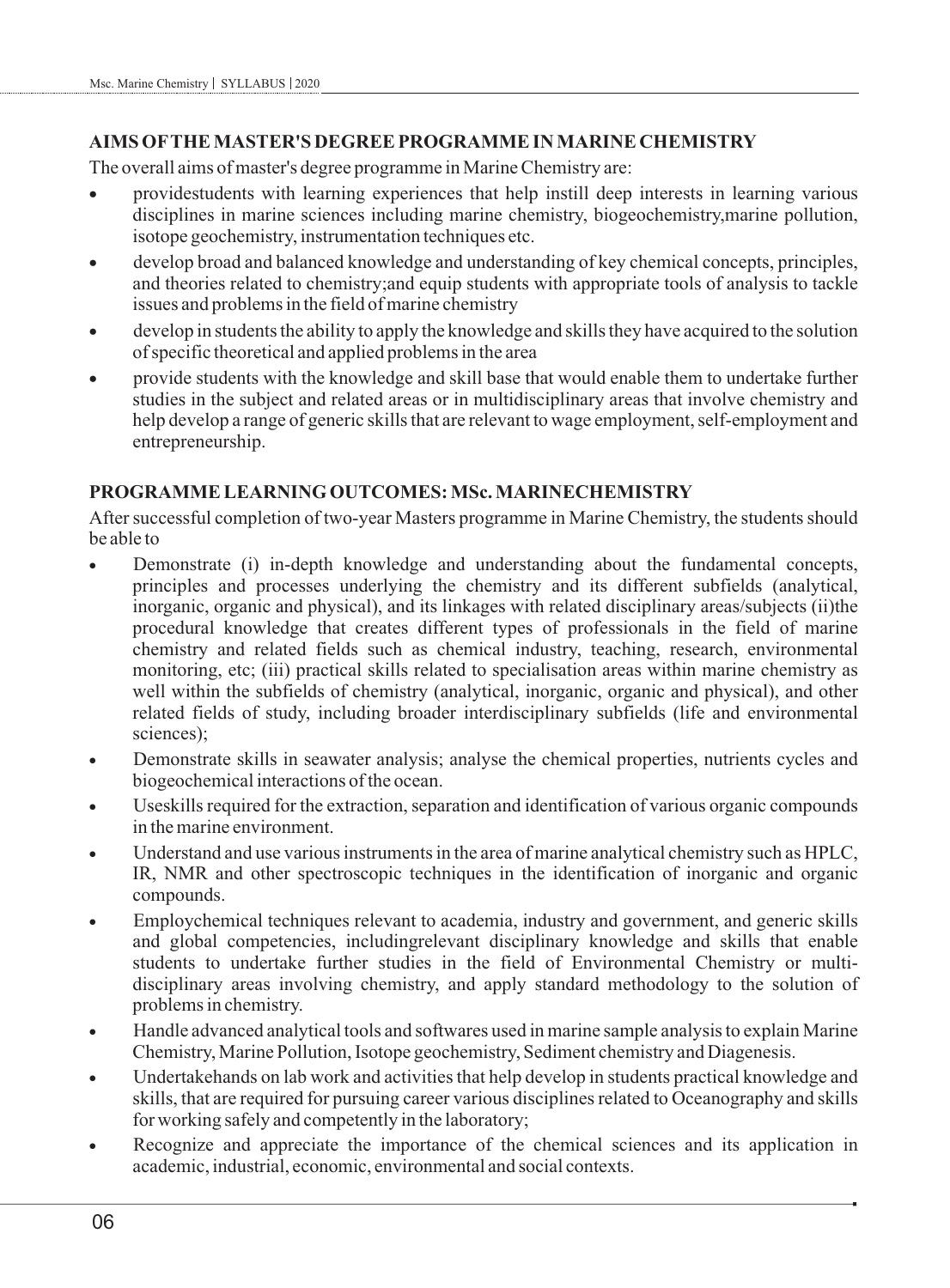# **COURSE LEVELLEARNING OUTCOMES**

- **SEMESTER I:**(Core subjects: Theoretical Chemistry, Organic Reaction Mechanism and Stereochemistry, Co-ordination Chemistry and Introduction to Marine Environment)
- · Understand the theoretical and fundamental aspects of Quantum mechanics, Group theory chemical bonding and Molecular Spectroscopy.
- Provide the students the basic concepts in organic and physical organic chemistry, stereochemistry and conformational analysis
- Give the students a strong back ground in bonding in coordination compounds, theories in bonding, chemistry of lanthanides and actinides, bioinorganic chemistry and reaction mechanisms in coordination compounds.
- Provide the students a strong foundation regarding the marine Environment focussing on the general aspects, estuaries, ocean floor and biology of the oceans.

**SEMESTER II:** (Core subjects: Thermodynamics, Synthetic Organic Chemistry and Chemistry of Natural Products, Molecular Spectroscopy and Marine Chemistry)

- The Course provides a deep insight into various aspects of classical and statistical thermodynamics.
- Demonstrate modern synthetic methods and synthetic strategies to learn the synthesis and biosynthesis of natural products
- Give an introductive picture of theoretical aspects of spectroscopic techniques by focussing on the fundamentals.
- Provide students a fundamental understanding of the chemistry of the oceans focussing on dissolved gases, major and minor elements, micro nutrients and organic compounds.

**SEMESTER III:**(Core subjects: Solution Chemistry, Kinetics and Photochemistry, Marine Natural Products, Instrumental Methods in Marine Chemistry and Marine Pollution)

- Familiarizes the students with various theories and mechanisms of Chemical Kinetics, Solution Chemistry and Photochemistry
- · Deliver a fundamental knowledge about marine natural products, sources, classes, isolation and applications.
- · Provide an understanding of the instrumental methods used in chemistry with special focus on techniques applicable to marine analyses.
- Understand the types of pollution, categories of pollutants and monitoring strategies of marine pollution.

# **SEMESTER IV:**

- · Design research oriented project on particular context.
- · Review the literature on slected topics and identify the recent advances in current research.
- · Prepare the students to work as part of teams on multi-disciplinary projects.
- · Design and conduct experiments, analyse and interpret data.
- · Demonstrate the skill to write disseratation, and communication skill in presentation.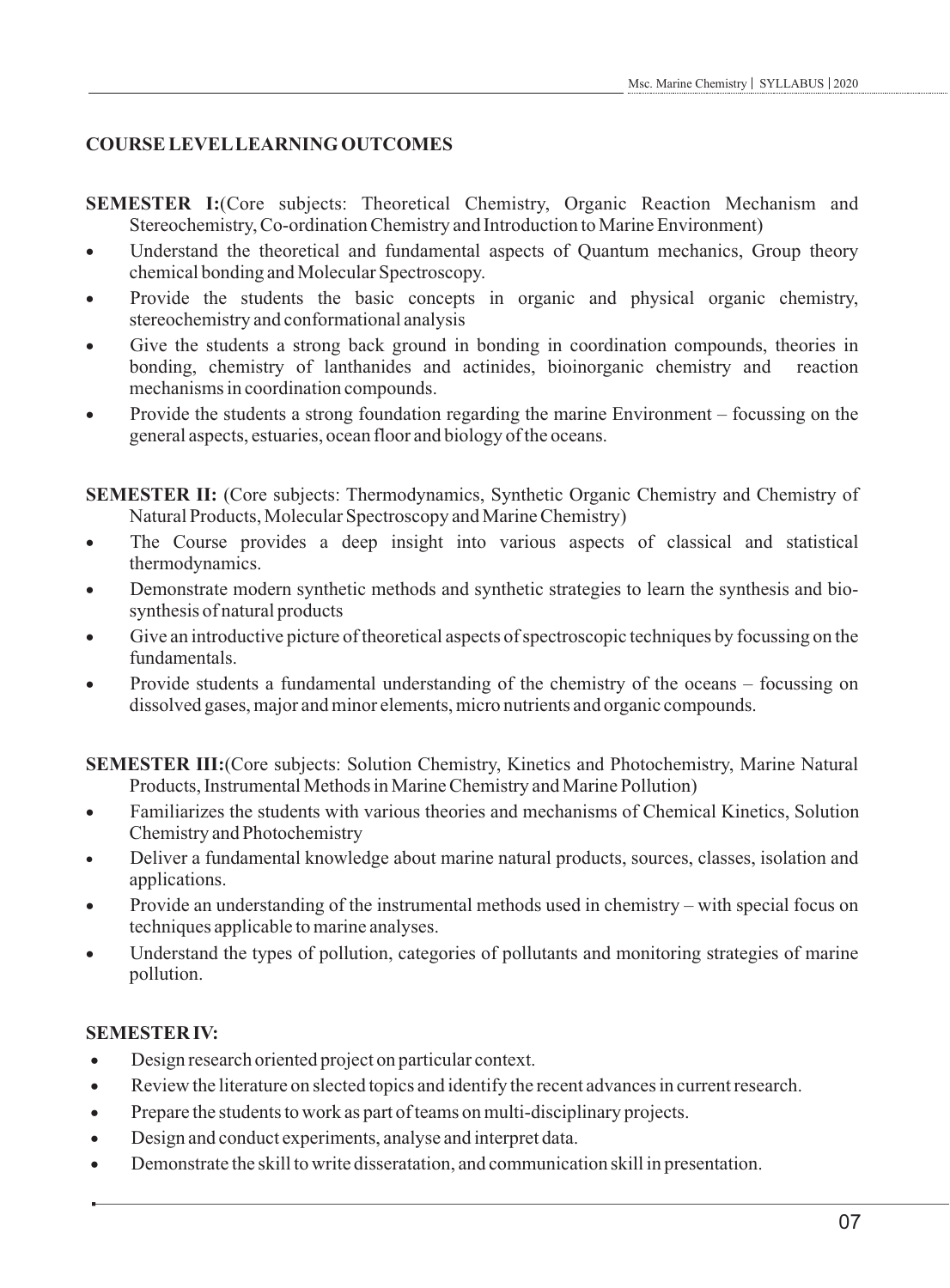# **Kerala University of Fisheries & Ocean Studies** *MSc. Marine Chemistry - Course Structure, Scheme & Syllabus*

(Credit Semester System – 2020 Admission onwards)

# **I Semester**

| <b>Course</b> | <b>Course Code</b>   | <b>Course Title</b>               | L | <b>Tutorial</b> | P | Exam<br><b>Duration</b> | <b>Internal</b><br>(% ) | <b>External</b><br>(%) | <b>Credits</b> |
|---------------|----------------------|-----------------------------------|---|-----------------|---|-------------------------|-------------------------|------------------------|----------------|
| Core          | MCH 2101             | <b>Theoretical Chemistry</b>      | 4 |                 |   | 3 hrs                   | 50                      | 50                     | 4              |
| Core          | MCH 2102             | <b>Organic Reaction Mechanism</b> |   |                 |   |                         |                         |                        |                |
|               |                      | and Stereochemistry               | 4 |                 |   | 3 hrs                   | 50                      | 50                     | 4              |
| Core          | MCH 2103             | <b>Co-ordination Chemistry</b>    | 4 |                 |   | 3 hrs                   | 50                      | 50                     | 4              |
| Core          | MCH 2104             | Introduction to                   |   |                 |   |                         |                         |                        |                |
|               |                      | <b>Marine Environment</b>         | 3 |                 |   | 3 hrs                   | 50                      | 50                     | $\mathbf 3$    |
| Practical     | MCH 2105             | <b>Practical I - Quantitative</b> |   |                 |   |                         |                         |                        |                |
|               |                      | <b>Chemical Analyses</b>          |   |                 | 4 | 3 hrs                   | 50                      | 50                     | $\overline{2}$ |
| Practical     | MCH 2106             | Practical II - Separation and     |   |                 |   |                         |                         |                        |                |
|               |                      | <b>Synthetic Methods</b>          |   |                 | 4 | 3 hrs                   | 50                      | 50                     | $\overline{2}$ |
| Elective      | MCH 2107             | Surface Chemistry and             |   |                 |   |                         |                         |                        |                |
|               |                      | Colloids                          | 3 |                 |   | 3 hrs                   | 50                      | 50                     | 3              |
|               | MCH 2108             | <b>Analytical Chemistry</b>       |   |                 |   |                         |                         |                        |                |
|               | MCH 2109             | <b>Atmospheric Chemistry</b>      |   |                 |   |                         |                         |                        |                |
|               | <b>Total Credits</b> | 22                                |   |                 |   |                         |                         |                        |                |

# **II Semester**

| <b>Course</b> | <b>Course Code Course Title</b> |                                |   | <b>Tutorial</b> | P | Exam            | <b>Internal</b> | <b>External</b> | <b>Credits</b> |
|---------------|---------------------------------|--------------------------------|---|-----------------|---|-----------------|-----------------|-----------------|----------------|
|               |                                 |                                |   |                 |   | <b>Duration</b> | $(\%)$          | (%)             |                |
| Core          | <b>MCH 2201</b>                 | Thermodynamics                 | 4 |                 |   | 3 hrs           | 50              | 50              | 4              |
| Core          | <b>MCH 2202</b>                 | Synthetic Organic              |   |                 |   |                 |                 |                 |                |
|               |                                 | Chemistry and Chemistry of     |   |                 |   |                 |                 |                 |                |
|               |                                 | <b>Natural Products</b>        | 4 |                 |   | 3 hrs           | 50              | 50              | 4              |
| Core          | <b>MCH 2203</b>                 | <b>Molecular Spectroscopy</b>  | 3 |                 |   | 3 hrs           | 50              | 50              | 3              |
| Core          | <b>MCH 2204</b>                 | <b>Marine Chemistry</b>        | 3 |                 |   | 3 hrs           | 50              | 50              | 3              |
| Practical     | <b>MCH 2205</b>                 | Practical III -                |   |                 |   |                 |                 |                 |                |
|               |                                 | <b>Environmental Analyses</b>  |   |                 | 4 | 3 hrs           | 50              | 50              | 2              |
| Practical     | <b>MCH 2206</b>                 | Practical IV -                 |   |                 |   |                 |                 |                 |                |
|               |                                 | Physico-Chemical Methods       |   |                 | 4 | 3 hrs           | 50              | 50              | 2              |
| Elective      | <b>MCH 2207</b>                 | Biogeochemistry                | 3 |                 |   | 3 hrs           | 50              | 50              | 3              |
|               | <b>MCH 2208</b>                 | <b>Isotope Geochemistry</b>    |   |                 |   |                 |                 |                 |                |
|               | MCH 2209                        | Environmental ImpactAssessment |   |                 |   |                 |                 |                 |                |
|               | <b>MCH 2210</b>                 | Paleo Oceanography             |   |                 |   |                 |                 |                 |                |
|               |                                 |                                |   |                 |   |                 |                 |                 |                |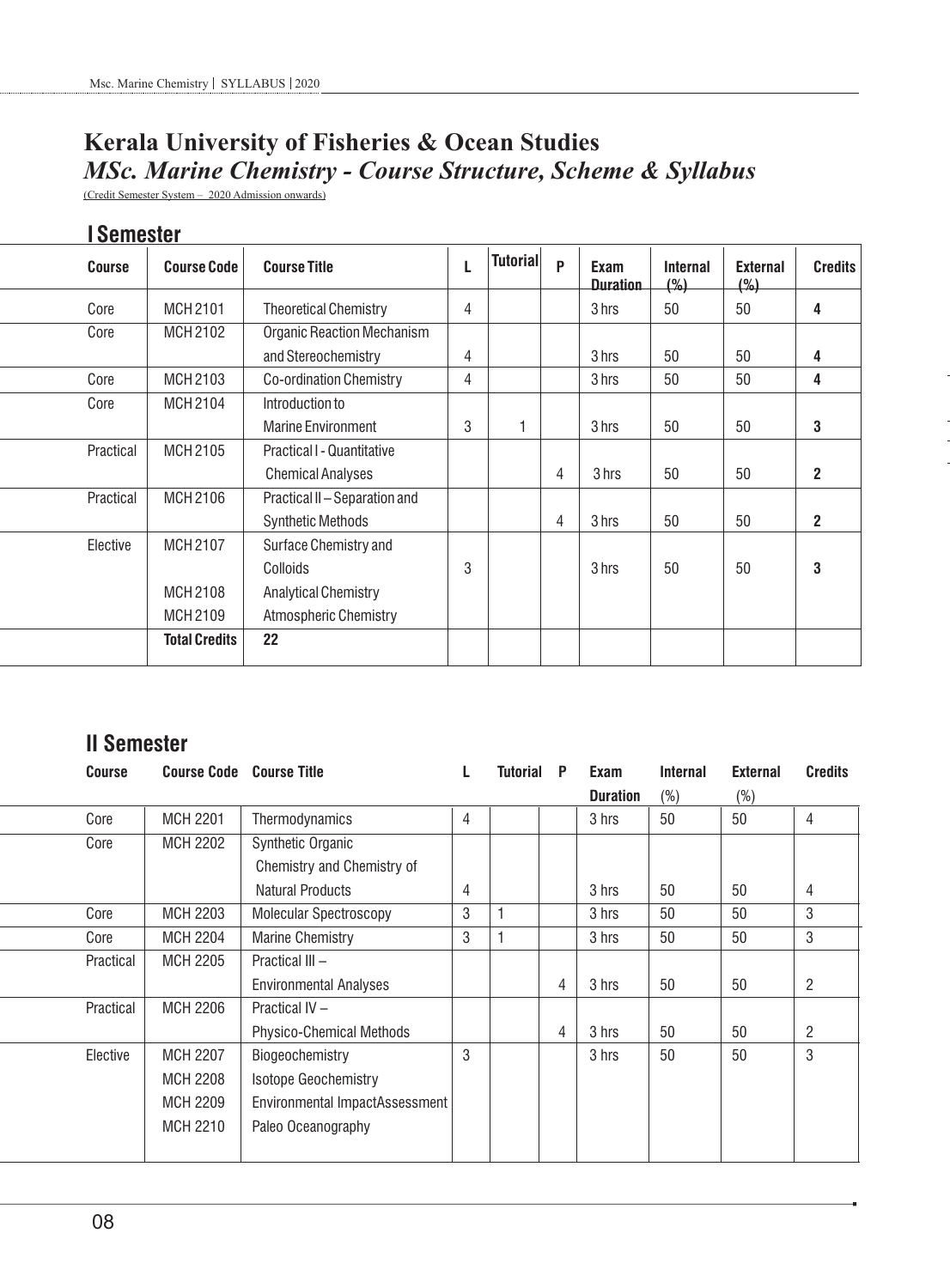|          | <b>Total Credits</b> | -24                                 |   |  |  |   |
|----------|----------------------|-------------------------------------|---|--|--|---|
|          | <b>OST 2206</b>      | IPR and GI                          |   |  |  |   |
|          | <b>OST 2204</b>      | Climate Change and Polar Science    |   |  |  |   |
|          | <b>OST 2204</b>      | <b>Marine Drugs</b>                 |   |  |  |   |
|          | <b>OST 2203</b>      | Marine Biotechnology                |   |  |  |   |
|          | <b>OST 2202</b>      | <b>Environment and Biodiversity</b> |   |  |  |   |
| Elective | <b>OST 2201</b>      | General Oceanography                | 3 |  |  | 3 |
| Open     |                      |                                     |   |  |  |   |

# **III Semester**

l

| <b>Course</b> | <b>Course Code</b>   | <b>Course Title</b>                   | L              | <b>Tutorial</b> | P              | Exam            | <b>Internal</b> | <b>External</b> | <b>Credits</b> |
|---------------|----------------------|---------------------------------------|----------------|-----------------|----------------|-----------------|-----------------|-----------------|----------------|
|               |                      |                                       |                |                 |                | <b>Duration</b> | (%)             | (%)             |                |
| Core          | MCH 2301             | Solution Chemistry,                   |                |                 |                |                 |                 |                 |                |
|               |                      | Kinetics and Photochemistry           | 3              |                 |                | 3 hrs           | 50              | 50              | 3              |
| Core          | MCH 2302             | <b>Marine Natural Products</b>        | 3              |                 |                | 3 hrs           | 50              | 50              | $\mathbf{3}$   |
| Core          | MCH 2303             | Instrumental Methods in               |                |                 |                |                 |                 |                 |                |
|               |                      | <b>Marine Chemistry</b>               | 3              | 1               |                | 3 hrs           | 50              | 50              | 3              |
| Core          | MCH 2304             | <b>Marine Pollution</b>               | 3              | $\mathbf{1}$    |                | 3 hrs           | 50              | 50              | 3              |
| Practical     | MCH 2305             | Practical V -                         |                |                 |                |                 |                 |                 |                |
|               |                      | <b>Physicochemical Methods</b>        |                |                 | $\overline{4}$ | 3 hrs           | 50              | 50              | $\overline{2}$ |
| Practical     | MCH 2306             | Practical VI - Instrumental           |                |                 |                |                 |                 |                 |                |
|               |                      | <b>Techniques in Aquatic Analyses</b> |                |                 | $\overline{4}$ | 3 hrs           | 50              | 50              | $\overline{c}$ |
| Elective      | MCH 2307             | Marine Geochemistry                   | $\overline{3}$ |                 |                | 3 hrs           | 50              | 50              | 3              |
|               | <b>MCH 2308</b>      | <b>Polar Sciences</b>                 |                |                 |                |                 |                 |                 |                |
|               | MCH 2309             | <b>Coastal Zone Management</b>        |                |                 |                |                 |                 |                 |                |
|               | MCH 2310             | Science writing and IPR               |                |                 |                |                 |                 |                 |                |
| Open          |                      |                                       |                |                 |                |                 |                 |                 |                |
| Elective      | <b>OST 2301</b>      | Coastal Oceanography                  | 3              |                 |                | 3 hrs           | 50              | 50              | 3              |
|               | <b>OST 2302</b>      | Ornamental Fishes and                 |                |                 |                |                 |                 |                 |                |
|               |                      | Aquarium Management                   |                |                 |                |                 |                 |                 |                |
|               | <b>OST 2303</b>      | Fundamentals of                       |                |                 |                |                 |                 |                 |                |
|               |                      | Molecular Biology                     |                |                 |                |                 |                 |                 |                |
|               | <b>OST 2304</b>      | Instrumentation techniques            |                |                 |                |                 |                 |                 |                |
|               | <b>OST 2305</b>      | <b>Marine Geology</b>                 |                |                 |                |                 |                 |                 |                |
|               | <b>0ST 2306</b>      | Food safety and Quality Control       |                |                 |                |                 |                 |                 |                |
| MOOC          |                      |                                       |                |                 |                |                 |                 |                 | $\overline{2}$ |
|               | <b>Total Credits</b> | 24                                    |                |                 |                |                 |                 |                 |                |

# **IV Semester**

l.

| <b>Course</b>    | <b>Course Code</b> | <b>Course Title</b>                                   |    | <b>Exam Duration</b> | Internal $(\%)$ | External $(\%)$ | Credits |
|------------------|--------------------|-------------------------------------------------------|----|----------------------|-----------------|-----------------|---------|
| Core             |                    | Dissertation                                          |    | 3 hrs                | 50              | 50              | 20      |
| Total Credits 20 |                    |                                                       |    |                      |                 |                 |         |
|                  |                    | Total Credits for the whole Programme $(22+24+24+20)$ | 90 |                      |                 |                 |         |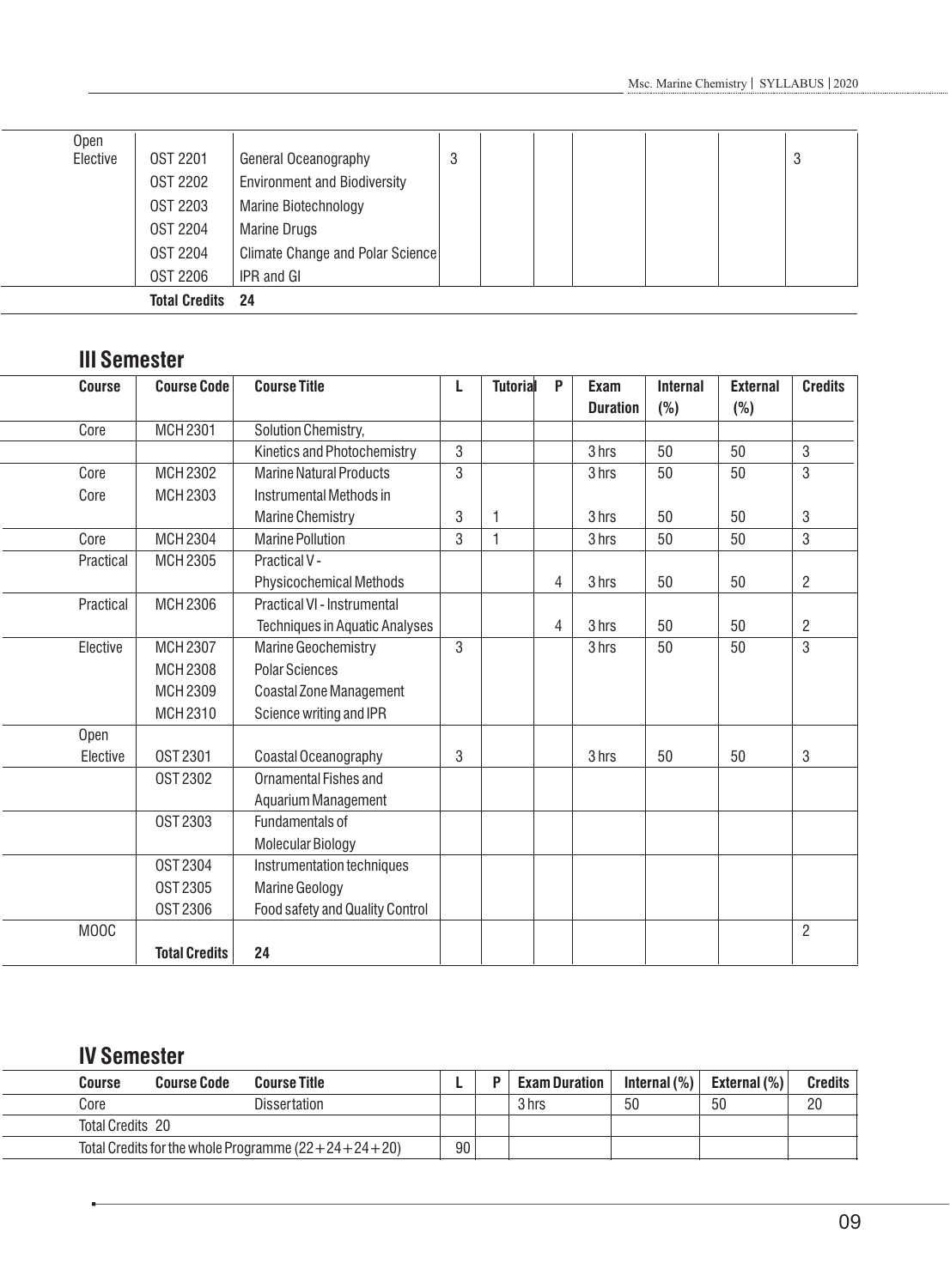# **SEMESTER I**

#### **MCH 2101: Theoretical Chemistry**

#### **Credits: 4**

#### **Module I Quantum Mechanics**

Introductory Concepts (Failure of Classical mechanics – Uncertainty principle), the postulates ofquantum mechanics: Wave function postulate- well behaved functions, orthogonality and orthonormality. Operator postulate- Laplacian and linear operators. Angular momentum operators and commutators. Hamiltonian operator and its properties. Eigen value postulate eigen value equations and eigen functions. Expectation value postulate. Postulate of time dependent Shrodinger equation. SolutionofSchrodingerwaveequationforafreeparticle, particle on a ring, particle in1D box, particle in 3D box, separation of variables, degeneracy. One dimensional Harmonic oscillator- Complete solution. Hermite polynomials, recursion formula, features of the wave functions. Hydrogen like systems, wavefunctionsofhydrogenlikesystems.

#### **Module IISymmetry and Groups**

Symmetry and Character table: Symmetry elements and symmetry operation, Point groups,Multiplication of operations, Group multiplication table, Similarity transformation and classification of symmetry operation, Matrix representationofpointgroup.Reducibleand Irreduciblerepresentations.TheGreat Orthogonality theorem. Rules derived from GOT (proof not required). Setting up of character table of  $C_{2v}C_{3v}$  and  $C_{2h}$  groups. Direct product representations.

#### **Module III Chemical Bonding**

LCAO-MO theory- MO theory of  $H_2^+$  and  $H_2$  treatment of other homo diatomic molecules Li<sub>2</sub>, Be<sub>2</sub>,  $B, C, N, O$ , and  $F<sub>2</sub>$ . MO treatment of hetero diatomic molecules LiH, CO, NO and HF. Spectroscopic term symbols for homo diatomic molecules. Valance bond theory of H<sub>2</sub>. Quantummechanical treatment of SP,  $SP^2$  and  $SP^3$  Hybridisation.<br>HMO theory of conjugated  $\pi$ -syste

 $\pi$ -systems. Bond order and charge density calculations. Free valance. Application of HMO method to ethylene, allyl system, butadiene and benzene.

#### **Module IVFundamentals of Spectroscopy**

Origin of spectra, regions of electromagnetic spectra and origin of spectra, intensity of absorption,influencing factors, Beer lamberts' law, signal to noise ratio, natural line width, Doppler broadening, Born Oppenheimer approximation, Basics of rotational, vibrational and electronic spectroscopy.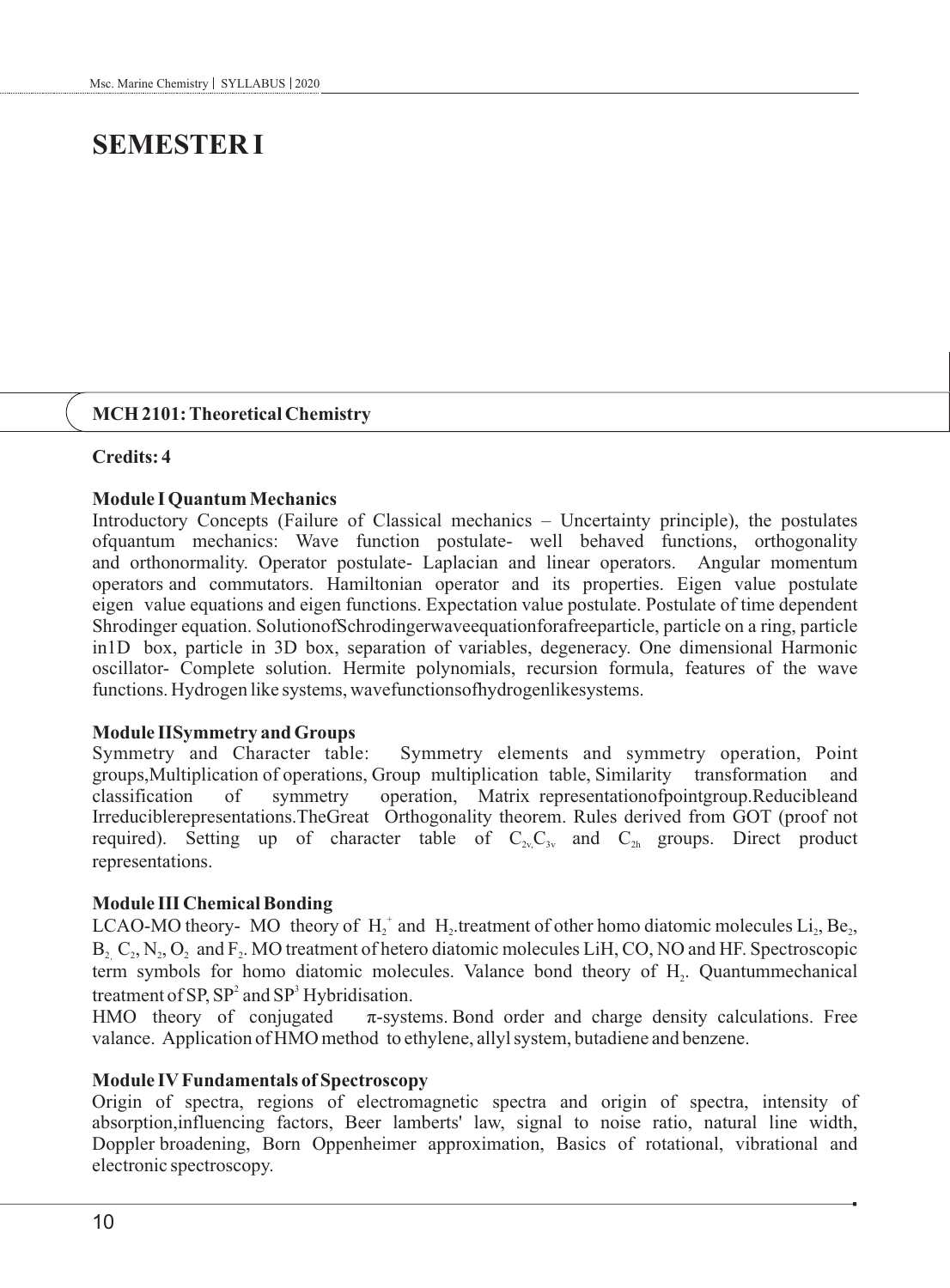#### *References*

- 1. P.W. Atkins and J de Paula. Physical Chemistry,  $9^{\text{th}}$ edn., Oxford University Press, 2010
- 2. A.K. Chandra. Introductory Quantum Chemistry,  $3<sup>rd</sup>$ edn., McGraw Hill, 1989.
- 3. C.N.Banwell. Fundamentals of Molecular Spectroscopy, 12<sup>th</sup>edn., Tata McGraw Hill,1992.
- 4. H.B. Gray. Electrons and Chemical Bonding, Benjamin, 1965.
- 5. R.S. Drago. Physical Methods in Inorganic Chemistry, Affiliated East West Press, 1965.
- 6. M.C. Day and J. Selbin. Theoretical Inorganic Chemistry 3<sup>rd</sup>edn., Van Nostrand Reinhold, 1976
- 7. J.E. Huheey, E.A.Keiter, and R.L.Keiter. Inorganic Chemistry Principles of Structure and Reactivity, Harper Collins College Publ., 1993.

### **MCH 2102: Organic Reaction Mechanism and Stereochemistry**

#### **Credits: 4**

#### **Module I Basic Concepts in Organic Chemistry**

Review of basic concepts in organic chemistry: bonding, hybridisation, MO picture, inductiveeffect, electromeric effect, resonance effect, hyper conjugation, steric effect. Concept of aromaticity: delocalization of electrons - Hückel's rule, criteria for aromaticity, examples of neutral and charged aromatic systems - annulenes. Anti- and homo-aromatic systems-Fullerenes, Carbon nanotubes and Graphene. Mechanism of electrophilic and nucleophilic aromatic substitution reactions with examples. Arenium ion intermediates. SN1, SN2 and Benzyne mechanisms.

#### **Module II Physical Organic Chemistry**

Energy profiles. Kinetic versus thermodynamic control of product formation, Hammondpostulate, kinetic isotope effects with examples, Hammet equation, Taft equation. Catalysis by acids and bases with examples from acetal, cyanhydrin and ester formation and hydrolysis reactions-AAC2, AAC1, AAL1, BAC2 and BAL1 mechanisms. Solvent effect. Bulk and specific solvent effects. Introduction to carbon acids, kinetic and thermodynamic acidity. Hard and soft acids and bases - HSAB principle and its applications. Photoreactions of carbonyl compounds: Norrish reactions of ketones. Paterno- Buchi reaction, Barton, Di-π-methane and photo Fries rearrangements.

#### **Module III Stereochemistry of Organic Compounds**

Introduction to molecular symmetry and chirality – examples from common objects tomolecules, Centre of chirality – molecules with C, N, S based chiral centres, Absolute configuration, enatiomers, diastereomers, racemic modifications, R and S nomenclature using Cahn -Ingold – Prelog rules.

Axial, planar and helical chirality with examples, stereochemistry and absolute configuration of allenes, biphenyls and binaphthyls, ansa and cyclophanic compounds, spiranes, exocyclic alkylidenecycloalkanes. Topicity and prostereoisomerism.

Geometrical isomerism: E-Z nomenclature, methods of determination of geometrical isomers, Interconversion of geometrical isomers.

### **Module IVConformational Analysis**

Conformational descriptors factors affecting conformational stability of molecules. Conformational analysis of acyclic and cyclic systems – substituted ethanes, cyclohexane and its derivatives, Fused and bridged bicyclic systems – decalins, adamantane, norbornane.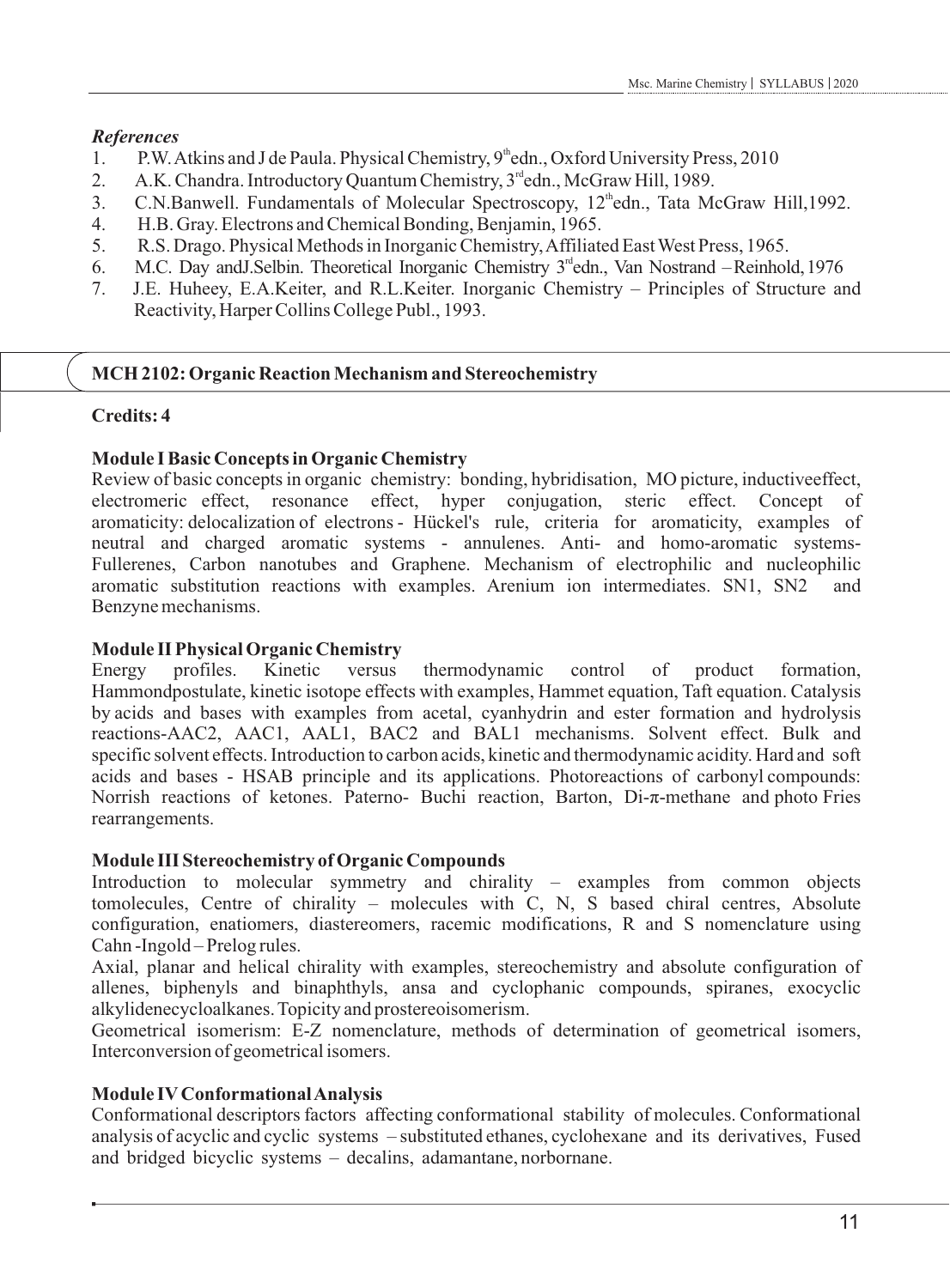Conformation and reactivity of elimination – dehalogenation, dehydrohalogenation, semipinacolic determination, pyrolytic elimination – Saytzeff and Hoffmann eliminations substitution and oxidation of secondary alcohols; Chemical consequences of conformational equilibrium – Curtin Hammett principle.

#### *References*

- 1. E.L. Eliel, S.H.Wilen, Stereochemistry of Organic Compounds, John Wiley &Sons,1994.
- 2. F.A. Carey, R.A. Sundberg, Advanced Organic Chemistry, Part A: Structure and Mechanisms, 5thEdn., Springer, 2007.
- 3. J.Clayden,N.Greeves,S.Warren,P.Wothers,OrganicChemistry,Oxford UniversityPress,2004.
- 4. D. Nasipuri, Stereochemistry of Organic Applications, 3<sup>rd</sup>Edn., New Age Pub., 2010.
- 5. P.S.Kalsi: Stereochemistry, Conformation and Mechanism, 7<sup>th</sup>Edn., New Age Publ., 2008
- 6. R. Bruckner, Advanced Organic Chemistry: Reaction Mechanisms, Academic Press, 2002.
- 7. J. March, M.B. Smith, March's Advanced Organic Chemistry: Reactions, Mechanisms, and Structure,  $6^{\text{th}}$ Edn., Wiley, 2007.
- 8. P.J, Grratt, Aromaticity, John Wiley & Sons Incorporated, 1986
- 9. D.G. Morris, Stereochemistry, RSC, 2001.
- 10. A. Fleming, Frontier Orbitals and Organic Chemical Reactions, Wiley, 1976.
- 11. S. Sankararaman, Pericyclic Reactions-AText Book, Wiley VCH, 2005.
- 12. L. Kuerti, B.Czako, Strategic Applications of Named Reactions in Organic Synthesis, Elsevier Academic Press, 2005.

#### **MCH 2103: Coordination Chemistry**

#### **Credits: 4**

#### **Module I Bonding in coordination compounds**

Structure of coordination compounds with coordination number 1 to 8; examples of highercoordination numbers; isomerism in coordination compounds, chelate effect.VSEPR Theory**:** Valence Shell Electron Pair Repulsion Theory-stereochemical rules and explanation of the shapes of molecules and ions of non-transition elements with 2-7 valence shell electron pairs.

#### **Module II Metal-ligand bonding in transition metal complexes**

Crystal field splitting diagrams in complexes of low symmetry; ligand field theory, molecularorbital theory of octahedral complexes, Spectrochemical and Nephelauxetic series; thermodynamic and structural effects; site selection in spinels, Jahn-Teller effects and distortions; experimental evidence for metal-ligand orbital overlap; Limitation of crystal field theory, molecular orbital theory.

#### **Module III Lanthanides and Actinides**

Spectral and magnetic properties, Term symbols of Lanthanide ions, Use of lanthanide compounds as Shift reagents.Comparative evaluation of co-ordination chemistry of lanthanidesand actinides with reference to electronic spectra and magnetic properties.

#### **Module IVBioinorganic Chemistry**

Metal ions in Biology, Molecular mechanism of ion transport across membrane ,ionophores , photosynthesis, PSL, PSH, nitrogen fixation, oxygen uptake proteins, cytochormes andferrodoxins.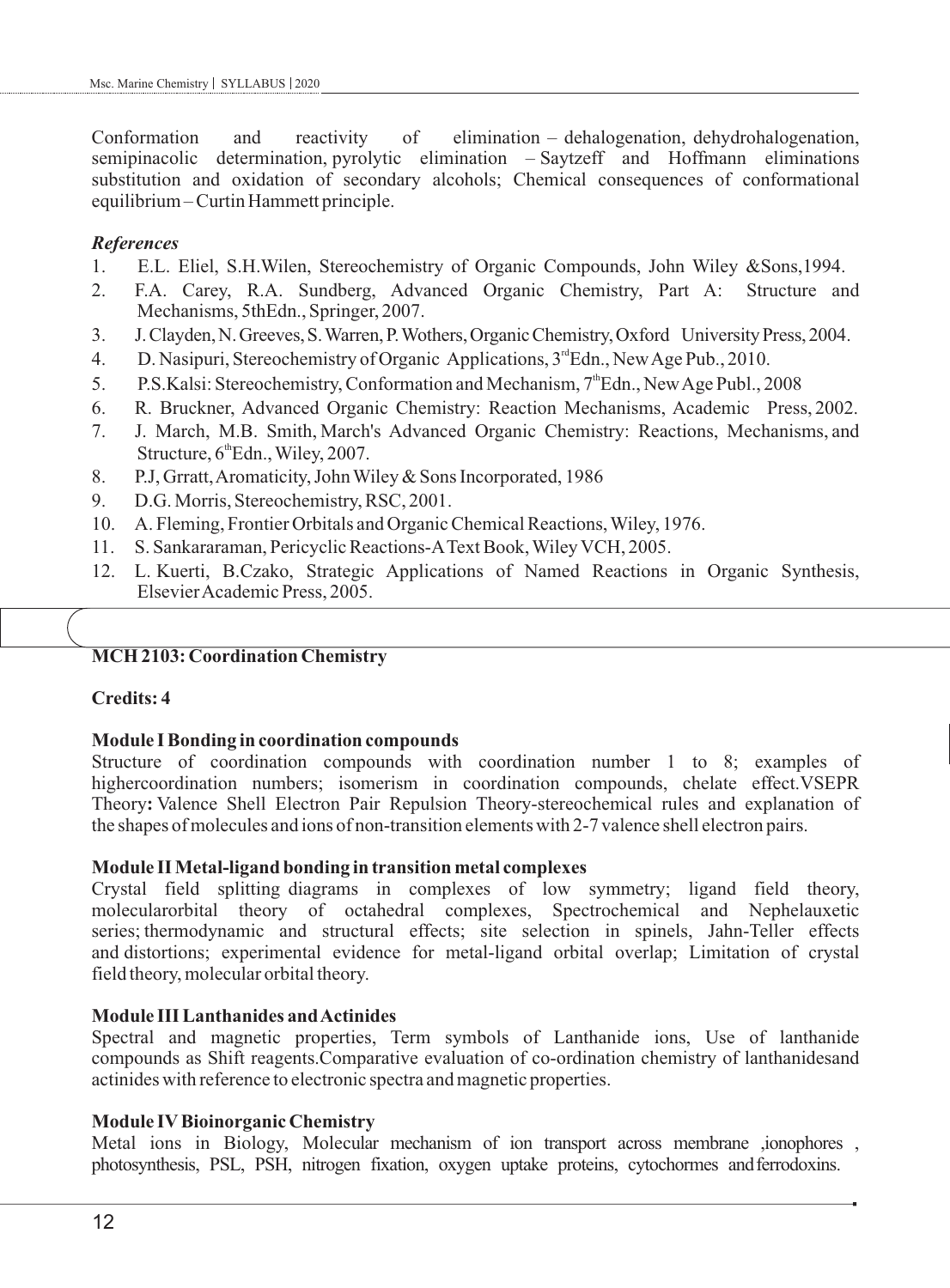#### **Module V Reaction mechanism**

Reaction mechanism in coordination compounds; thermodynamic and kinetic stability,equilibrium constants, formation constants, lability, inert complexes, kinetics of substitution reactions in octahedral and square planar complexes, trans effect – theories of trans effect, atom transfer reactions; electron transfer reactions- inner sphere mechanism- Taube mechanism, outer sphere mechanism - Marcus equation.

### *References*

- 1. J.E. Huheey, E.A. Keiter and R. L. Keiter. Inorganic Chemistry: Principles of structure and reactivity, 4<sup>th</sup> Edition, Addison Wesley Publ. Co., 1993 (Chapter 11, 12, 13 and 15).
- 2. F.A. Cotton, G.Wilkinson and P.L. Gaus. Basic Inorganic Chemistry,  $3<sup>rd</sup>Ed.$ , John $_{\text{Wilev1995}}$
- 3. F.A. Cotton and G. Wilkinson, Advanced Inorganic Chemistry,  $6^{\text{th}}Ed$ . Wiley Eastern, New Delhi, 1999 ( $4^{\text{th}}$  and  $5^{\text{th}}$ eds. preferred)
- 4. D.F. Shriver and P.W. Atkins. Inorganic Chemistry,  $5^{\text{th}}Ed$ , Oxford University Press,<sub>2010</sub>
- 5. D. Banerjea. Coordination Chemistry,  $3<sup>rd</sup>Ed$ , Tata McGraw Hill, New Delhi. 2009
- 6. N.N. Greenwood and A. Earnshaw. Chemistry of the Elements, 2<sup>nd</sup>Ed. Pergamon Press, Exeter, Great Britain, 1997.
- 7. J.D. Lee. Concise Inorganic Chemistry,  $5^{\text{th}}$ Ed. Chapman and Hall, 1996.
- 8. G. Rodgers. Introduction to coordination, solid state and descriptive Inorganic chemistry,  $3<sup>rd</sup>Ed$ . McGraw–Hill, 2012.
- 9. Bodie Douglas, Darl McDaniel and John Alexander. Concept and Models of Inorganic Chemistry,  $3<sup>rd</sup>Ed.$  J Wiley, 2006.
- 10. P. Atkins, T.Overton, J.Rourke, M.Weller and F. Armstrong. Shriver and Atkins Inorganic Chemistry, Oxford University Press, 2006.11. Sutton, D. Electronic Spectra of Transition Metal Complexes, McGraw-Hill: New York,1968
- 12. Mabbs,F.E.andMachin,D.J.MagnetismandTransitionMetalComplexesChapmanandHall:U.K,1973.

### **MCH 2104: Introduction to Marine Environment**

### **Credits: 3**

### **Module I General Introduction**

Dimensions of ocean, Physicalproperties of Seawater, Sea Water Density, CompressibilityEffects, Water Column Stability, T - S Diagrams, Surface Density Distributions, Horizontal, Vertical and Seasonal Temperature Distributions, Surface Salinity Distributions, Vertical Profiles of Salinity, Vertical Distribution of Density, Sound Transmission in the Sea, tides and tidal currents in shallow seas, estuaries and rivers.

### **Module II Estuaries**

Classification and nomenclature; tides in estuaries; estuarine circulation and mixing; depth –averaged and breadth – averaged models; sedimentation in estuaries; salinity intrusion in estuaries; effect of stratification; coastal pollution; mixing and dispersal of pollutants in estuaries and near-shore areas; coastal zone management.

#### **Module III The Ocean floor**

General topography of the ocean floor, continental shelves, slopes, submarine canyons, submarine ridges and trenches. Morphologic and tectonic domains of the ocean floor. Structureand composition of oceanic crust - hydrothermal vents- chemical and biological significance of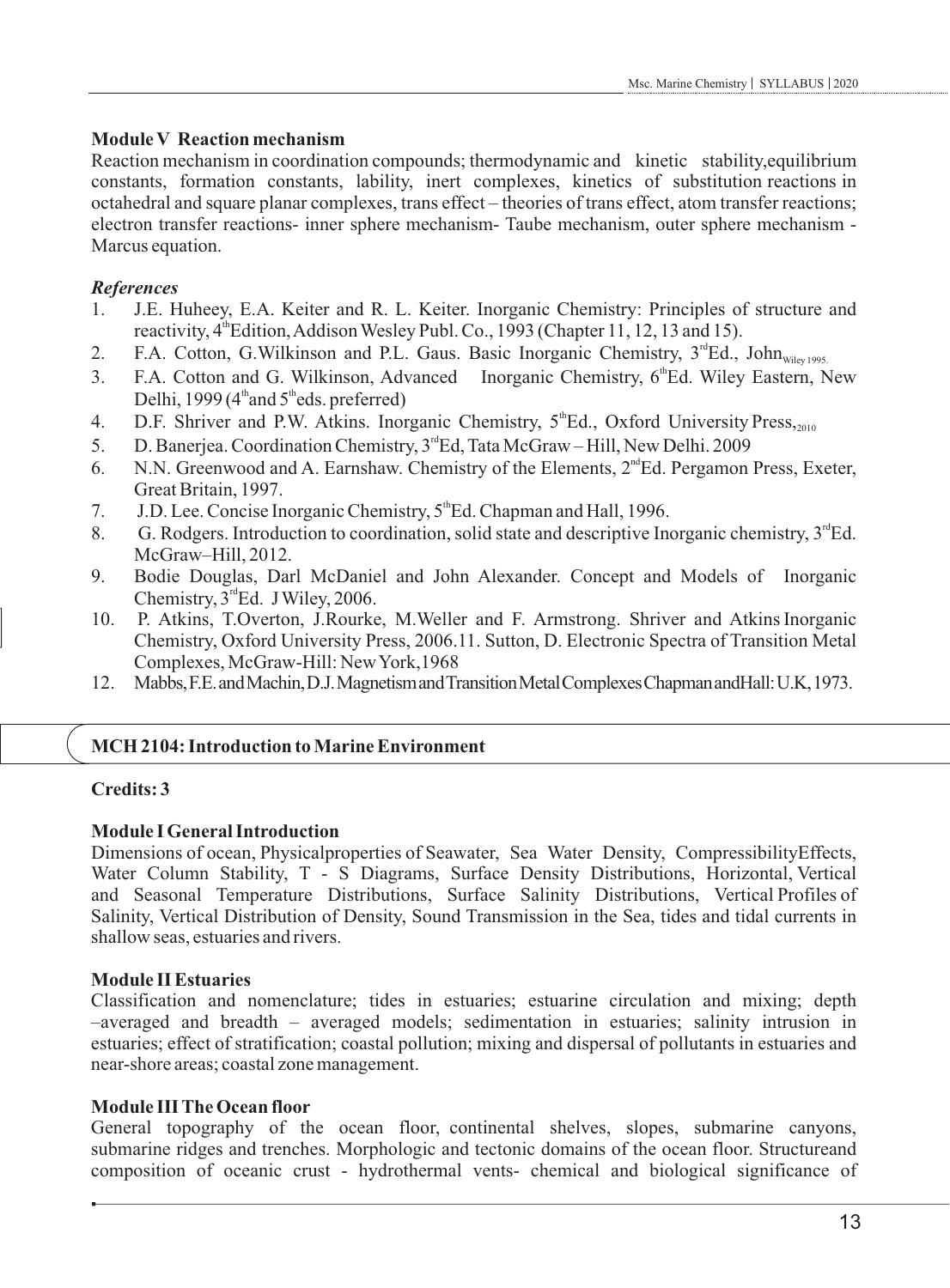hydrothermal vents systems. Ocean margins and their significance; geochronology of oceanic sediments, Mineral resources.

#### **Module IVSea as a Biological Environment**

Classification of the marine environment and marine organisms – plankton, nekton, benthos –marine ecosystems, marine food web, trophic structure - primary and secondary production and factors influencing them. Physico-chemical factors affecting marine life – light, temperature, salinity, pressure, nutrients, dissolved gases; adaptation and biological processes.

#### **Module VMarine Ecology**

Nekton and fisheries oceanography, Benthic organisms; coastal marine communities andcommunity ecology – estuaries, coral reefs and mangrove communities, deep-sea ecology including hydrothermal vent communities.

#### *References*

- 1. J. W. Nybakken, Marine Biology An Ecological Approach, 5thEd., Addison WesleyLongman Inc., 2001.
- 2. A. C. Duxbury, A. B. Duxbury, K. A. Sverdrup, An Introduction to World Oceans,  $6^{\text{th}}Ed$ . McGraw-Hill, 2000.
- 3. E.P. Odum, Fundamentals of Ecology, Nataraj Publishers, 1996.
- 4. T. Garrison, Oceanography, 2<sup>nd</sup>Ed., Wadsworth Publishing, 1995.

#### **MCH 2105 Quantitative Chemical Analyses (Practical)**

#### **Credits: 2**

- 1. Separation and estimation of simple binary mixtures of metal ions in solutions
- 2. Titrimetric estimations:

1. Complexometric titrations using EDTA for the estimation of Ca, Mg, Zn, Ni, hardness of water.

2. Redox titrations with ceric sulphate, dichromate and permanganate for the estimations of ferrous iron, zinc, arsenous oxide and sodium oxalate.

- 3. Estimations of
	- 1. Phenol, salicylic acid, aspirin, aniline and sulphanilic acid (Bromate-bromide method)
	- 2. Glucose and sucrose (Fehling's method)
	- 3. Acids and esters in a mixture
	- 4. Carboxylic acids and carboxylic groups (iodometric method)
	- 5. Iodine value and saponification value of vegetable oils
	- 6. Estimation of Nitrogen (Kjeldhal's method)

- 1. J.Bassett, R.C.Denney,G.H. Jeffery and J. Mendham. Vogel's Text Book of Quantitative Inorganic Analysis,  $5<sup>th</sup>$ edn. Longman Scientific and Technical, 1989.
- 2. B.S. Furniss, A.J. Hannaford, P.W.G. Smith and A.R Tatchell. Vogel's textbook of Practical Organic Chemistry, 5thedn, Longman Scientific and Technical, 1989
- 3. Mann and Saunders. Practical Organic Chemistry, 4 the dn, Orient Longman, 2004.
- 4. F.J. Welcher, Standard Methods of Chemical Analysis: Vol. 2, R.E. Kreiger Pub., 2006.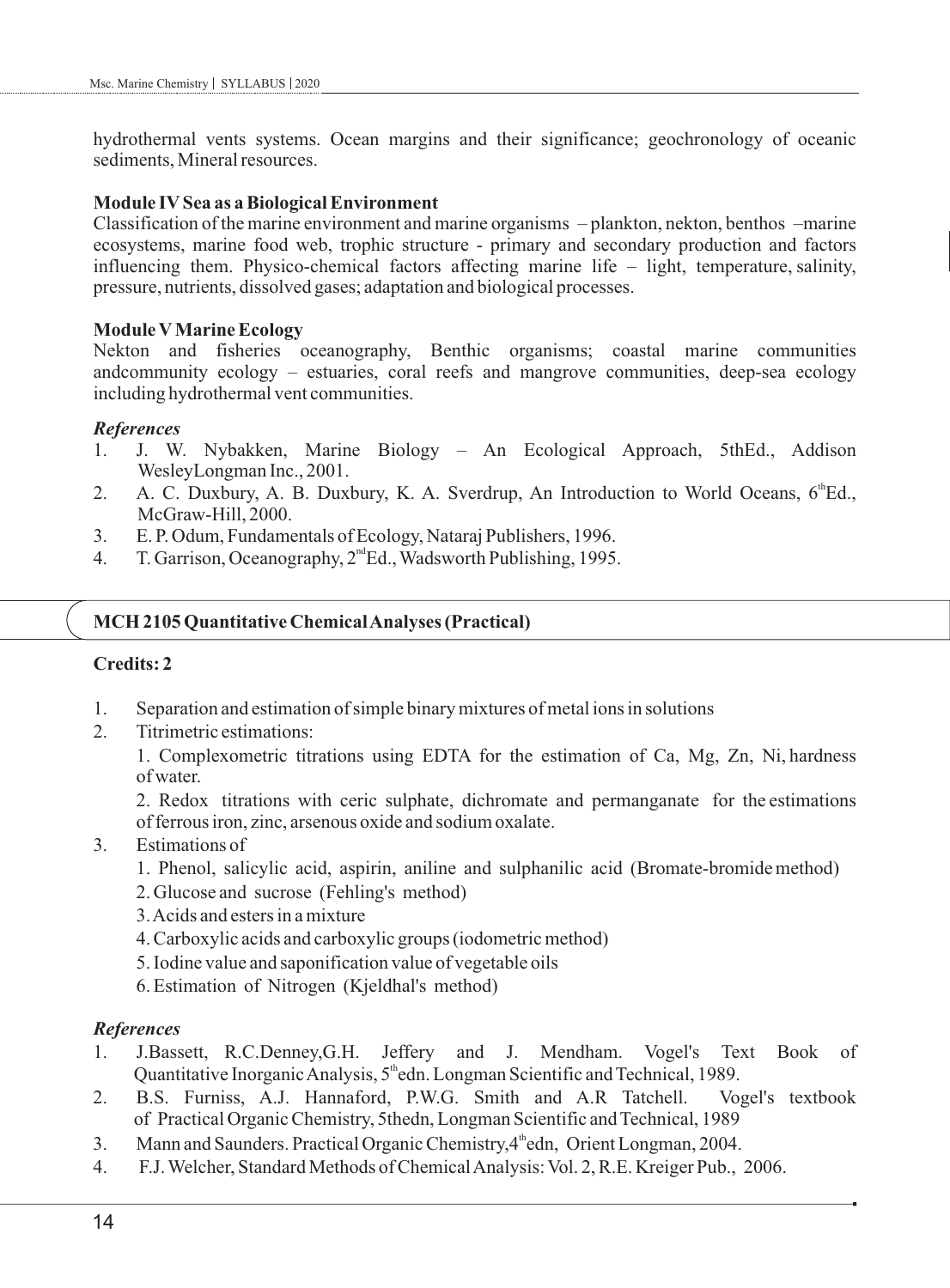- 5. G. Pass, H. Sutcliffe, Practical Inorganic Chemistry, Chapman & Hall, 1974.
- 6. J.R.Adams,J.R.Johnson,J.F.Wilcox,LaboratoryExperimentsinOrganicChemistry,Macmillan,1979.
- 7. I.M. Koltoff, E.B.Sandell,TextBookofQuantitativeInorganicanalysis,3rdEdn.,McMillian,1968.

#### **MCH 2106 Separation and synthetic methods (Practical)**

### **Credits: 2**

- 1. Separation and Identification of organic binary mixtures
	- 1. Separation of components by physical and chemical methods
	- 2. Purification of components by suitable method
	- 3. Characterization of functional groups, if any, by systematic analysis
	- 4. Preparation and purification of solid derivative
	- 5. Determination of physical constants
- 2. Preparation of organic compounds involving nitration, sulphonation, halogenisation oxidation, diazotisation, Friedel – Crafts reaction, Claisen condensation, Grignard reaction, benzoin condensation, Benzilic acid rearrangement and catalytic hydrogenation
- 3. Chromatographic techniques : Column Chromatography, Paper chromatography, Thin layer chromatography
- 4. Synthesis and Characterization (Metal content and interpretation of IR and electronic spectra) of Inorganic complex compounds (common transition metals and common oxygen, nitrogen or sulphur donor ligands organometallic compounds.

#### *References*

- 1. J. Bassett, R.C. Denney, G.H. Jeffery and J. Mendham. Vogel's Text Book of Quantitative Inorganic Analysis, 5<sup>th</sup>edn., Longman Scientific and Technical, 1989
- 2. A.I. Vogel. Practical Organic Chemistry, ELBS, 1994
- 3. Mann and Saunders. Practical Organic Chemistry,4thedn, Orient Longman, 2004
- 4. G. Pass and H. Sutcliffe. Practical Inorganic Chemistry  $2<sup>nd</sup>$ edn., Science Paperbacks,1985
- 5. K. Nakamoto. Infrared and Raman Spectra of Inorganic and Coordination Compounds  $6<sup>th</sup>$ edn. Wiley-Interscience, 2009.
- 6. J.R. Adams, J.R. Johnson, J.F. Wilcox, Laboratory Experiments in Organic Chemistry, Macmillan, 1979.
- 7. F.J. Welcher, Standard Methods of Chemical Analysis: Vol. 2, R.E. Kreiger Pub., 2006

### **MCH 2107 Surface Chemistry and Colloids**

#### **Credits: 3**

### **Module I Surface Chemistry:**

Different types of surfaces. Properties of surface phase. Thermodynamics of surface. Examination of surfaces using ESCA, Auger, SEM and STM.Surface tension of solutions. Gibb's adsorption equation and its verification.Surfactants and miscelles. Surface films: different types, Surface pressure and Surface potential, and their measurements and interpretation. The Gas-solid inter phase. Types of adsorption. Heat of adsorption, The Langmuir theory kinetic and statistical derivation. Multilayer adsorption-the BET theory and Harkins-Jura theory.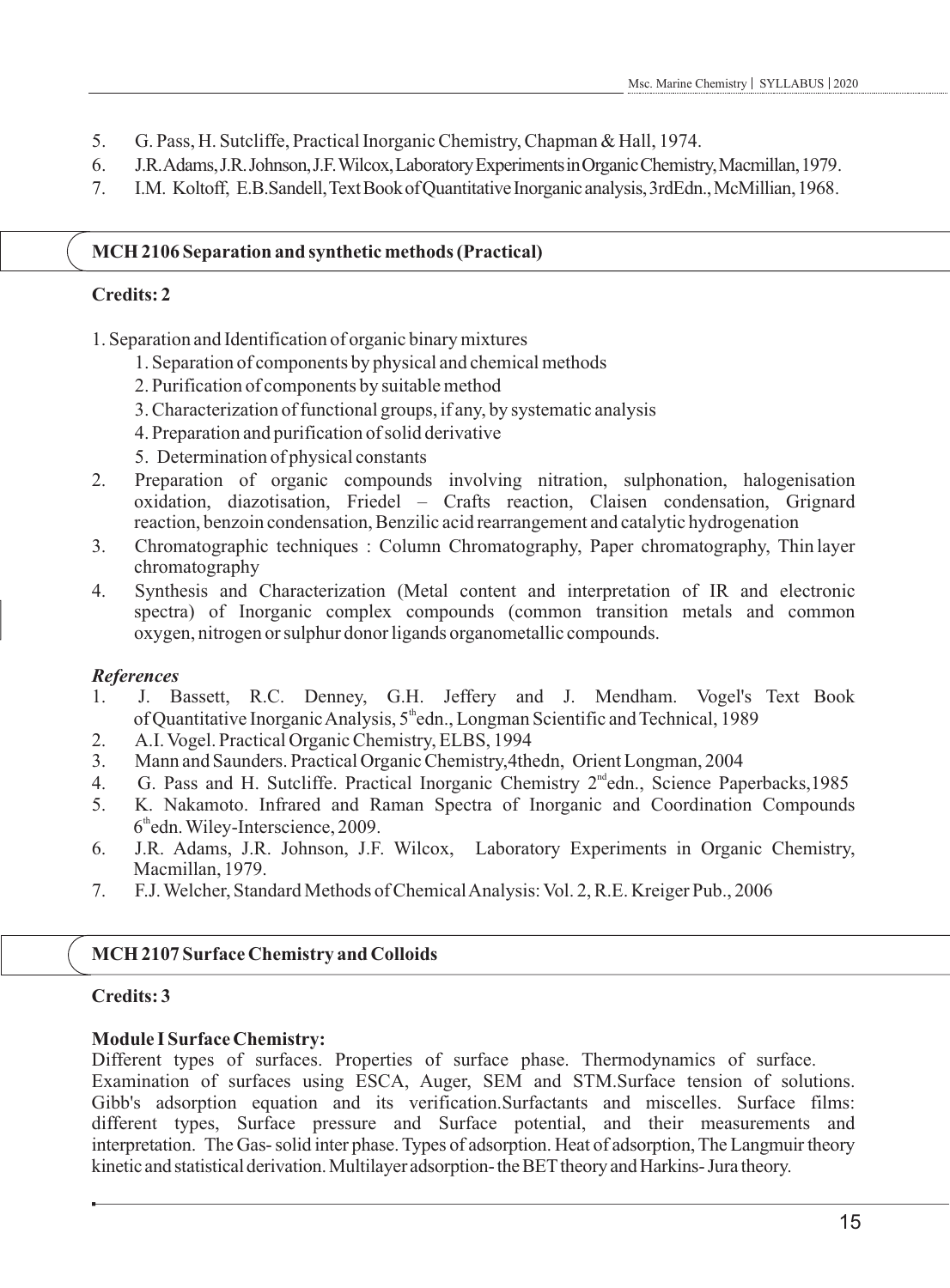#### **Module II Surfactants:**

Structure of surfactants in solution; critical micellation concentration (CMC); temperaturedependence; influence of chain length and salt concentration; surfactant parameter. Emulsions: macro- and micro-emulsions; aging and stabilization of emulsions; Phase behaviour of micro emulsions. Vesicles, lipid bilayer membrane.

#### **Module III Colloids:**

Types of colloids, Stability and zeta potential, Properties of colloids, Kinetic, optical and electrokinetic properties. Electrophoresis, Electro osmosis, spontaneous aging of colloids, Coagulation or flocculation, Donnan membrane equilibrium and its applications.

#### **References:**

- 1. P.W. Atkins, Physical Chemistry, ELBS, 1994.
- 2. D.A. McQuarrie, J.D. Simon, Physiacl chemistry: A Molecular Approach, University Science Books, 1997
- 3. A.W. Adamson, A.P. Gast, Physical Chemistry of Surfaces, 6th Edn., John Wiley & sons, 1997.

#### **MCH 2108 Analytical Chemistry**

#### **Credits: 3**

#### **Module I Vacuum and Gas Pressure**

Concepts of vacuum (Low, medium, high and ultra-high vacuum; vacuum pumps and gauges;pressure measurements; ); kinetic theory concepts (molecular density; mean free path of particles in the gas phase; incident molecular flux on surfaces; gas exposure; sticking coefficient; surface coverage; variation of parameters with pressure).

#### **Module II Over layers and Diffraction**

Two-dimensional lattice; reciprocal space; over layer structure; low energy electron diffraction(LEED).

#### **Module III Imaging and Depth Profiling**

Basic concepts in surface imaging; Secondary Electron Microscopy (SEM); Secondary AugerMicroscopy (SAM); Scanning Probe Microscopy (SPM); Scanning Tunneling Microscopy (STM); Transmission Electron Microscopy (TEM); surface imaging; depth profiling. Associated techniques of microscopy and spectroscopy.

#### **Module IVChemical Analysis**

Non-destructive techniques: Wavelength and energy dispersive X-ray fluorescencespectroscopy (WDS and EDS); X-ray absorption spectroscopy (XANES and EXAFS); secondary ion mass spectrometry (SIMS); temperature programmed desorption (TPD); thermal desorption spectroscopy (TDS). Destructive techniques: Atomic absorption spectroscopy (AAS); inductively coupled plasma-atomic emission spectroscopy (ICP-AES).

#### **Module VElectro analytical Techniques**

Voltametry; Coulometry; Amperometry; Potentiometry; Polarography; Electrolyticconductivity; Impedance spectroscopy.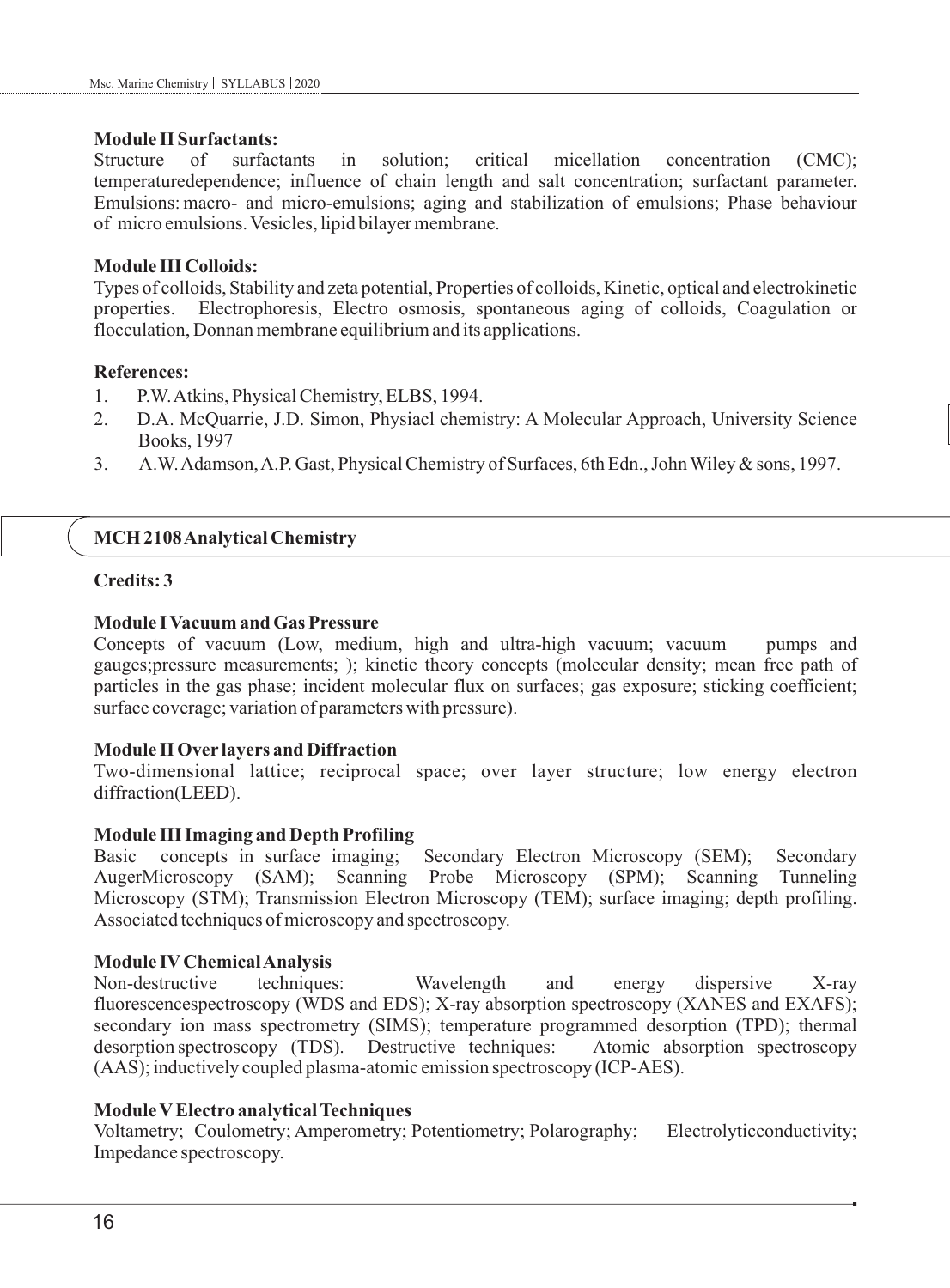### *References: -*

- 1. R. Wiesendanger, Scanning Probe Microscopy and Spectroscopy, Cambridge University Press, 1994.
- 2. Frank A.Settle, Handbook of instrumental techniques for analytical chemistry, Prince Hall, New Jersey, 1997.
- 3. K. W. Kolasinski, Surface science: Foundations of catalysis and nanoscience, John Wiley and Sons, West Susses, 2002.
- 4. D. A. Skoog, D. M. West, F. J. Holler and S. R. Couch, Fundamentals of analytical chemistry. Brooks/Cole Cengage learning, New Delhi, 2004.
- 5. P. Atkins and J. de Paula, Atkins' physical chemistry, 8th Ed., Oxford University Press, New Delhi, 2008.
- 6 T. Pradeep, Nano: The essentials, McGraw-Hill Education, New Delhi, 2010.
- 7 F. Scholz, Electro analytical Methods, Springer, 2nd Ed., 2010.

### **MCH 2109 Atmospheric Chemistry**

### **Credits: 3**

#### **Module I Introduction**

Gas laws and properties, black body radiation and radiation laws -Atmospheric Composition andStructure: Chemical composition of earth's atmosphere Major and minor constituents, Vertical structure, Lifetimes, radiation balance – Carbon, Oxygen, Nitrogen and Sulphur cycles. of the Atmosphere – temperature regulation in the thermosphere, stratosphere and troposphere. Radiation balance and Green houseeffect, global warming- climate past and future.

#### **Module II Fundamentals of Atmospheric Chemistry**

Biogeochemical cycles of Carbon, Oxygen, Nitrogen and Sulphur cycles, halogen and traceelement cycles- Photochemical processes – photo dissociation and ionisation, Reactions of electronically excited species, Chemical kinetics – Unimolecular, bimolecular, and termolecular reactions. Condensed-phase, surface and heterogeneous reactions.

### **Module III Atmospheric Aerosols**

Sources, sinks and physical and chemical properties, Formation, growth and transformations ofaerosols, Aerosol-cloud interactions, Stratospheric Aerosols, Aerosol climate feedbacks

### **Module IVStratospheric Chemistry**

Chapman model, Hox, Nox, CIox cycles, chemical mechanisms of polar ozone depletion,Anthropogenic impacts: Oxygen only chemistry, reaction scheme, Chapman layers. Influence of trace constituents – catalytic cycles, Null cycles, holding cycles and reservoirs, natural sources and sinks of catalytic species. Heterogeneous and homogenous chemistry. Consequences of ozone perturbation, ozone variations and trends.

- 1. R.P. Wayne. Chemistry of Atmospheres, Oxford University Press (2000)
- 2. P.V. Hobes. Introduction to Atmospheric Chemistry, Cambridge University Press (1999)
- 3. Nigel Bunce Environmental Chemistry, WuerzPublising Ltd. (1991).
- 4. Jacob, Daniel. Introduction to Atmospheric Chemistry . Princeton University Press, 1999
- 5. Seinfeld J.H and Pandis S.N, Atmospheric Chemistry and Physics ,2ndEd.,John Wiley and Sons,Inc.,2006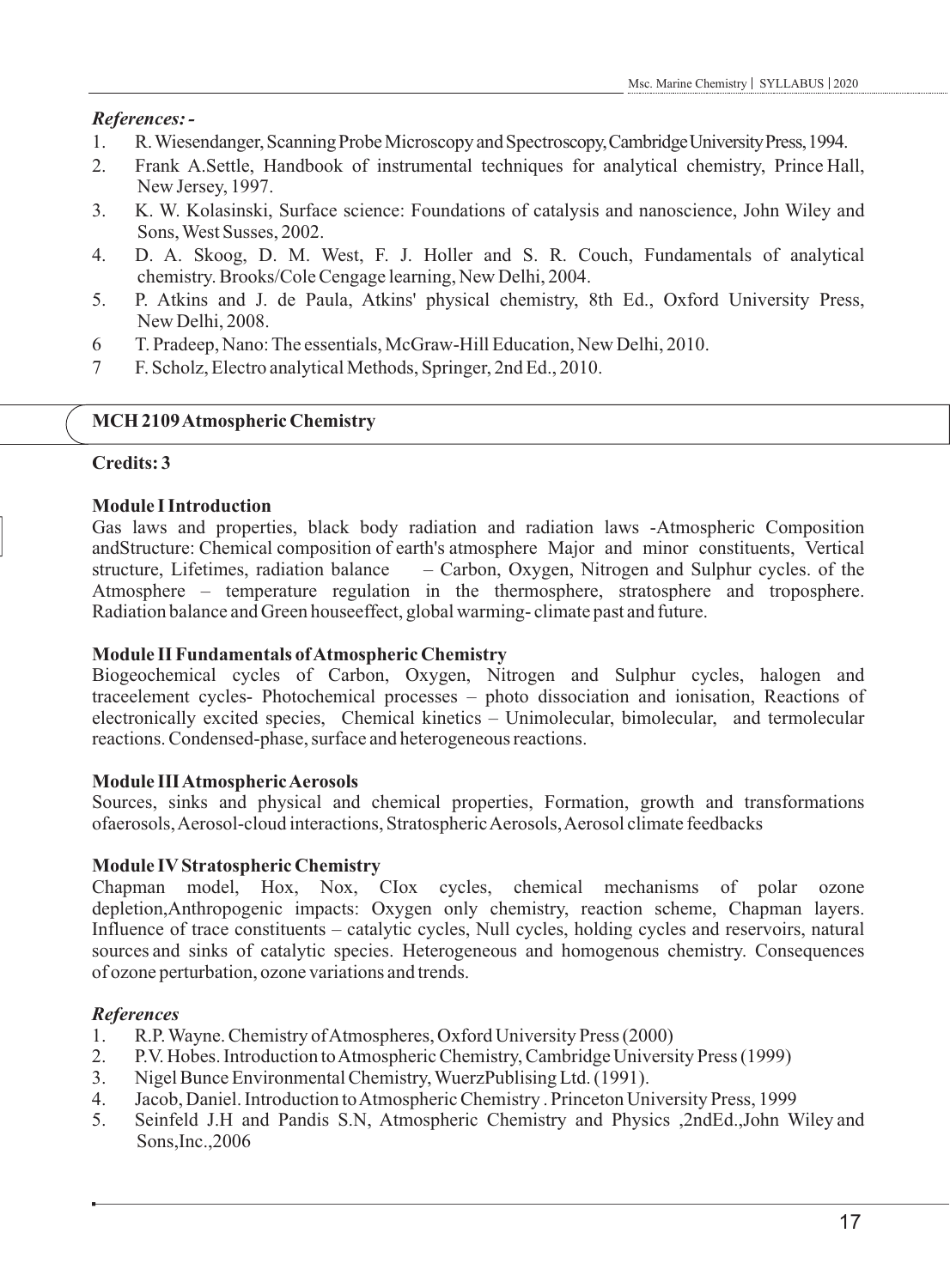# **SEMESTER II**

# **MCH 2201: Thermodynamics**

# **Credits: 4**

#### **Module I Classical Thermodynamics**

Extensive and intensive properties - state functions and path functions - types of processes - Zeroth law of thermodynamics. internal energy and enthalpy, Joule-Thomson effect –second law of thermodynamics - spontaneous processes - Entropy: Definition –entropy a state function - Third law of thermodynamics: Nernst heat theorem.

#### **Module II Spontaneity and Equilibrium**

Condition for equilibrium and spontaneity under constraints, Driving force for natural changes. The properties of A and G,Gibbs energy of real gases, temperature dependence of the Gibbs energy

#### **Module III Irreversible Thermodynamics**

Simple examples of irreversible processes. General the oryofnon- equilibrium processes. Entropy production from heat flow. Matter flow and current flow. The phenomenologicalrelations.Onsagerreciprocalrelation,Applicationofirreversiblethermodynamicst o diffusion.Thermaldiffusion,Thermoosmosisandthermomolecularpressuredifference, electrokinetic effects, the Glansdorf- Prigogine equation. Far from equilibrium region. Principleofminimumentropyproduction.Thermodynamicanalysisofstability.Stability criterion and Le-Chatelier Braun Principle.

#### **Module IVStatistical Thermodynamics**

Microstates. Conceptofensemble CanonicalandGrandCanonicalensemble. Maxwell Boltzmann distribution.Quantumstatistics:BoseEinsteinStatistics,Thermodynamic probability, Fermi- Dirac Statistics, RelationbetweenMaxwellBoltzmann,BoseEinstein andFermi-Dirac Statistics The Partition functions. Partition function for free linear motion, for free motion in a shared space, for linear harmonic vibration. Complex partition functions and partition function for particles in different force fields. Langevin's partition function and its use for the determination of dipole moment.

#### **Module VBioenergetics**

Coupled reactions, ATP and its role in bioenergetics, high energy bond, free energy andentropy change in ATP hydrolysis, thermodynamic aspects of metabolism and respiration, glycolysis, biological redox reactions.

- 1. C. Kalidas, M.V.Sangaranarayanan. Non-equilibrium thermodynamics, MacmillanIndia, 2002
- 2. K.M. Botham, D.K Granner, P. A. Weil, D. Bender and V.W. Rodwell. Harper's Illustrated Biochemistry, Tata McGraw Hill, 2015.
- 3. Tinoco, K.Sauer, J.C.Wang and J.D. Puglisi. Physical Chemistry: Principles and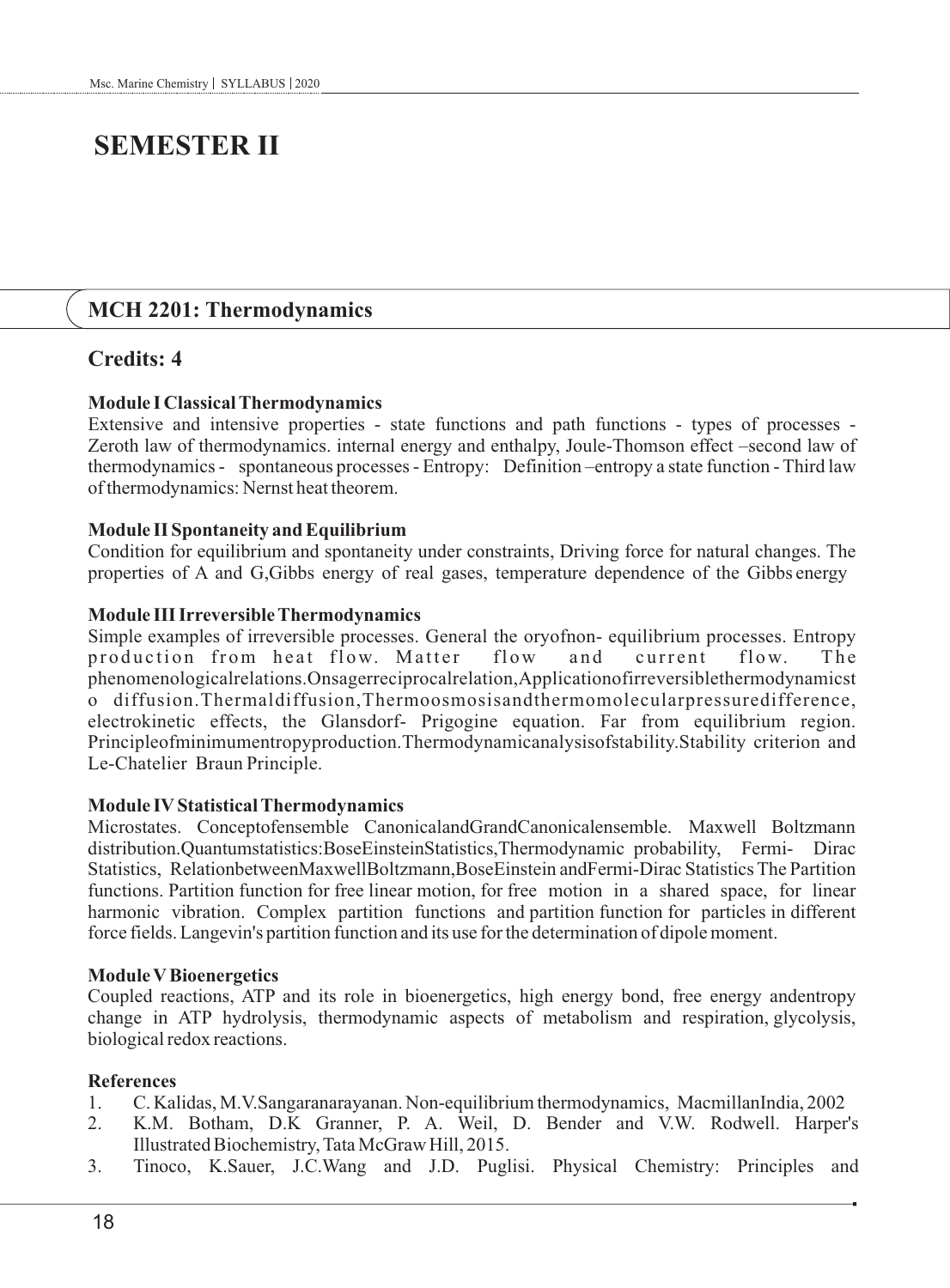Applications in Biological Science,  $5<sup>th</sup>$ edn, Prentice Hall, 2013

- 4. F.W. Sears and G.L. Salinger.Thermodynamics, kinetic theory and statistical thermodynamics,  $3<sup>rd</sup>$ edn, Addison Wesley, 1998.
- 5. J. Kestin, and J.R. Dorfman.A course in Statistical Thermodynamics, Academic Press, 1971.
- 6. P.W. Atkins and J de Paula. Physical Chemistry, 9thedn., Oxford University Press,2010
- 7. F.W. Sears. Thermodynamics, Kinetic Theory of Gases and Statistical Thermodynamics, 3rd edn, Addision Wesley, 1978.
- 8. G.W. Castellan. Physical Chemistry, 3rdedn, Addison Wesley, 1983
- 9. F. Daniels and R.A. Alberty. Physical Chemistry  $6^{\text{th}}$ edn., John Wiley, 1984<br>10. T.L. Hill. Statistical Thermodynamics. Addison Wesley. 1986.
- 10. T.L. Hill. Statistical Thermodynamics, Addison Wesley, 1986.

### **MCH 2202: Synthetic Organic Chemistry and Chemistry of Natural Products**

#### **Credits: 4**

#### **Module I Alkaloids and Bio Organic Chemistry**

Total synthesis of quinine, morphine and reserpine. Nucleic Acids: types of nucleic acids - DNA& RNA polynucleotide chain. Components - biological functions. Structure and role of (genetic code) DNAand RNA(Nucleotides only) Biosynthesis of Cholesterol

#### **Module II Proteins**

Peptides and their synthesis - synthesis of tripeptide. Merrifield synthesis, Determination oftertiary structure of proteins, Bio-synthesis of proteins.

#### **Module III Modern Synthetic Methods, Reactions and Reagents**

Principles and synthetic processes involving phase transfer catalysis, (Nitriles from Alklyhalides, Alcohol from Alkyl halides) polymer supported reagents (synthesis of oligo saccharides), (micro oven, esterification, deacetification and hydrolysis).

Synthesis of simple organic molecules using standard reaction like acetylation alkylation of enamines and active methylene compounds, Grignard reactions, Phosphorus and sulphur ylides Robinson annulation, Diels Alder reactions, protection and deprotection of functional groups (R- OH, R-CHO, RCO-R, R-NH2 and R-COOH).

Uses of the following reagents: DCC, Trimethylsilyliodide, 1, 3-Dithiane (umpolung), diisobutylaluminimumhydride (DIBAL), 9BBN, Trimethylsilylchlorode.

### **Module IVPlanning Organic Synthesis and Retrosynthetic Analysis**

(Synthesis of the following target molecules: longifolene, cubane, 5-hexenoic acid, trans-9 methyl I-decalone, bicyclo (4,1,0) heptan-2 one and onocerin.

An introduction to retrosynthesis - Synthon, Synthetic equivalent, Target molecule, Functional group interconversion - Disconnection approach - One group disconnection - Disconnection of alcohols, olefins and ketones - Logical and illogical disconnections, Two group disconnection -

1,2 - 1,3 - 1,4 - 1,5 - and 1,6 - deoxygenated skeletons and dicarbonyls. Retro Diels Alder reaction - pericyclic reactions - Retrosynthesis of some heterocycles containing two nitrogen atoms.

#### **Module VHeterocycles, Vitamins and Steroids**

Imidazole, oxazole, thiazole, flavones, isoflavones, anthocyanins, pyrimidines (cytocine andUracil only) and purines (adenine.Guanine only). Synthesis of parent and simple alkyl or aryl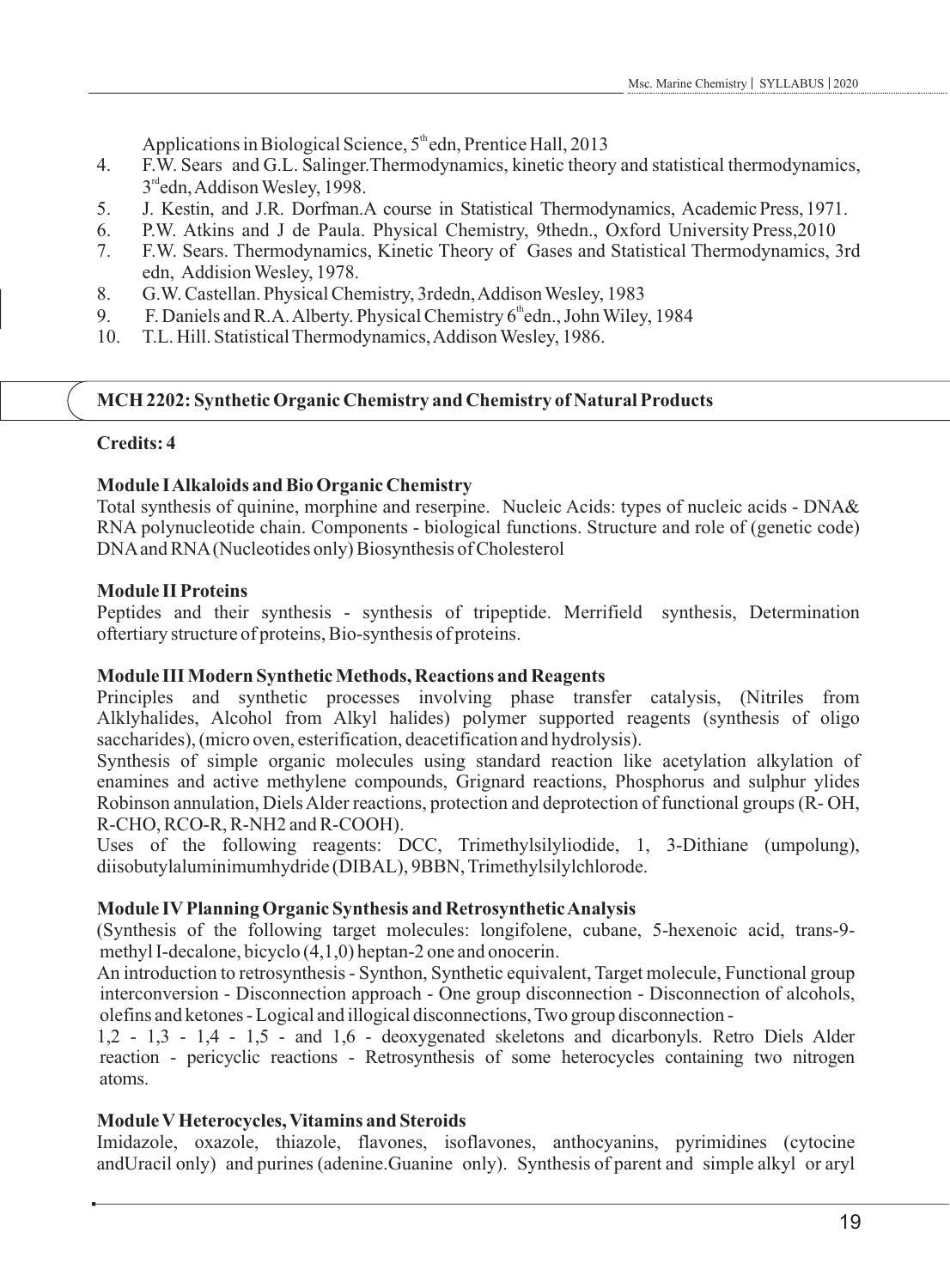susbstitutionderivatitives are expected. Synthesis of vitamin A1 (Reformatsky and Wittig reaction methods only).Conversion of cholesterol to progesterone, estrone and testosterone.

#### *References:*

- 1. Guide book to Organic synthesis by Ramond K. Mackie and David M. Smith, ELBSPublication.
- 2. Chemistry of alkaloids by Pelletier.
- 3. Introduction to Alkaloids by G.A. Swan
- 4. Organic Chemistry VEdition, 1986, VolII by I.L. Finar, ELBS Publication
- 5. Outlines of Biochemistry V Edition by Eric E. Conn, Paul. R. Stumpf, George Bruening and Roy H. Dole, John Wiley and Sons.
- 6. Principles of Biochemistry General aspects by L. Smith, Robert L. Hill I. Robert Lehman, Robert J. Let Rowitz, Philip Handlar and Abrahim white. McGraw Hill Int. (7th Edition)
- 7. Biochemistry by LubertStryer, WH. Freeman and Co., New York
- 8. Chemistry of organic natural products by Agarwal, Geol Publishing House.
- 9. Organic synthesis by R.E. Ireland, Prentice Hall of India, Geol Publishing House.
- 10. Principles of Organic synthesis by R.O.C. Norman, Champan and Hall, NY, 1980.11. Advanced Organic ChemistrybyFrancis. A. CareyRichard J.Sundberg, 3rd Edition,Plenum,Press,NewYork,1990.
- 12. Advanced Organic Chemistry by Jerry March, IV edition Wiley Eastern Ltd., NewDelhi.
- 13. Organic Chemistry, 6th Edition, 1992. RT.Morrison, R.S. Boy, Prentice Hall of IndiaPvt. Ltd., New Delhi.
- 14. Micheal B. Smith, Organic Syntheis, McGraw Hill, International Editor, 194.
- 15. Stuart Warren, Work book for organic synthesis, The Disconnection Approach JohnWiley & Sons (Asia) Pvt. Ltd.,
- 16. W. Carruther, Jain Coldham, Modern Methods of organic synthesis,  $4^{\text{th}}$  Edition

# **MCH 2203: MolecularSpectroscopy**

### **Credits: 3**

#### **Module I Vibrational spectroscopy**

Infrared Spectroscopy, interpretation of infrared spectra, functional group absorptions, FT-IR advantages and disadvantages, Near & far IR spectroscopy , applications of IR spectroscopy.

#### **Module II Raman spectroscopy**

Classical and quantum theory, Comparison of IR and Raman spectra – complementary natureand mutual exclusion principle, applications of Raman spectroscopy.

#### **Module III Ultraviolet/Visible/Fluorometric Spectroscopy**

Energy level and selection rules; effect of substituents, conjugation, conformation and geometry;Woodward-Fisher& Fisher-Kuhn rules, applications in structure determination; Derivative spectroscopy, Fluorescence spectroscopy, factors affecting fluorescence & intensity; applications.

#### **Module IVResonance Spectroscopy**

Nuclear Magnetic Resonance-1H-NMR spectroscopy- chemical shifts, diamagnetic shielding, hybridization effects, magnetic anisotropy, mechanism of spin-spin coupling, the origin of spin-Spinsplitting, Pascal's triangle, coupling constant, magnetic equivalence, failure of the N+1 rule,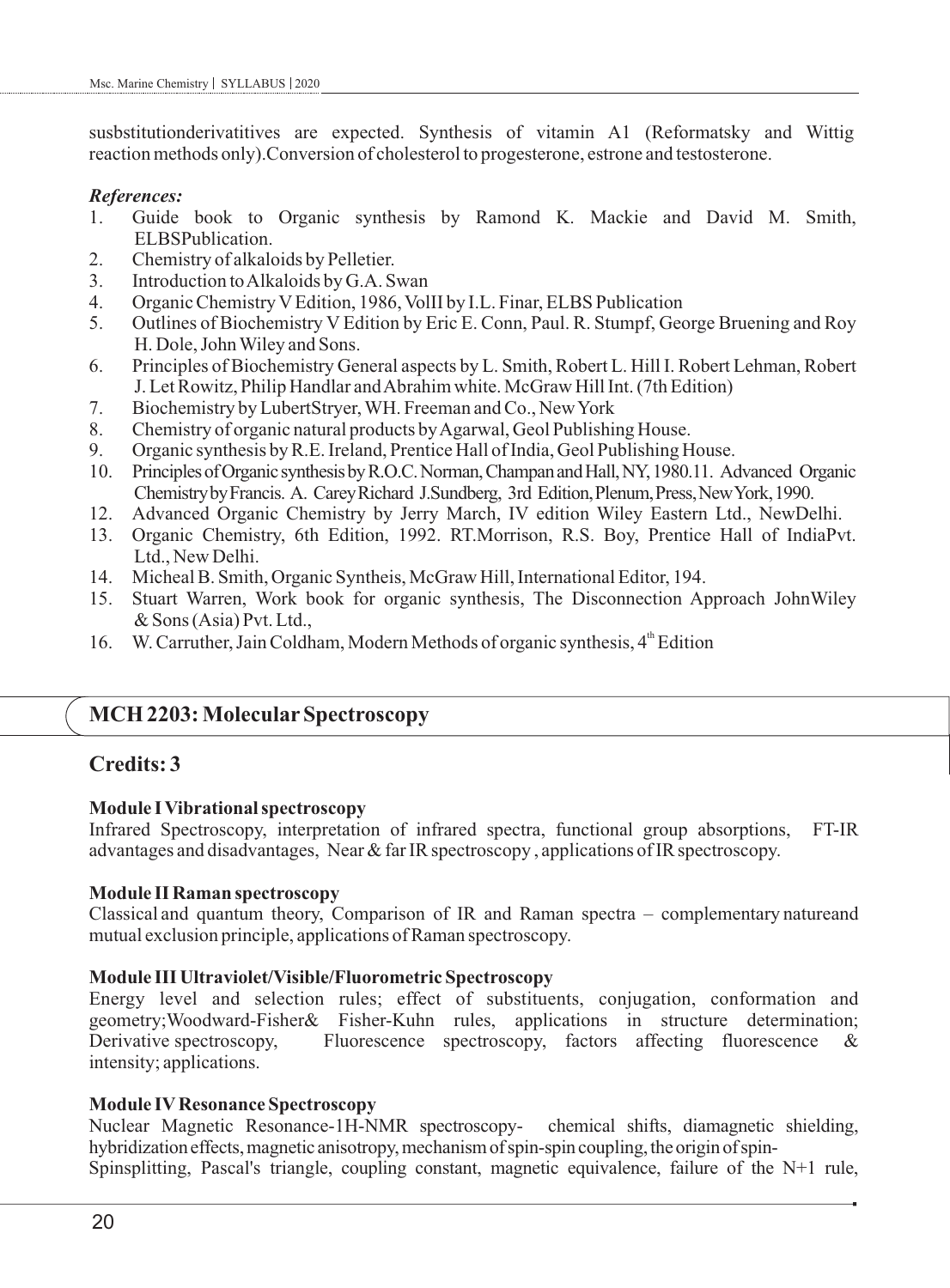Theory of Chemical shift and spin – spin coupling, AB, AX, ABC, AMX patterns; chemical shift reagents, spin decoupling methods, Nuclear Overhauser Effect (NOE), Introduction to 1H-1H cosy and its applications. Introduction and applications of 2D NMR; solid state NMR,magnetic imaging.

13C-NMR spectroscopy: Introduction, Chemical shift, peak assignments, 1H decoupled spectra (off resonance, selective 1H decoupling, 1H noise decoupling); chemical shift; chemical shift equivalence; Hetero 2D NMR techniques: HMBC, HMQC.

Spectrometry of other important nuclei Introduction to 15N, 19F, 31P, basic concepts.

Electron Spin Resonance Spectroscopy- Introduction, derivative curves, g values, hyperfine splitting, ESR spectra of free radicals, applications.

#### **Module VI Mass Spectrometry, CD & ORD**

Basic principle and theory; Analysis of mass spectrum, HRMS and advantages spectra ofrepresentative compounds, recognition of molecularion peak, metastable peak, isotopic peaks, applications. Optical Rotatory Dispersion and Circular Dichroism Definition, cotton effect and stereochemistry, octant rule and applications.

#### *References*

- 1. Silverstein RM and Webster FX. Spectrometric Identification of Organic Compounds.John Wiley and Sons, New York. Latest Edition.
- 2. Chatten LG. Pharmaceutical Chemistry, Vol. I & II. Marcel Dekker, New York. Latest Edition.
- 3. James WD and Kenneth HT. Analytical Chemistry byOipen Learning: ThermalMethods. John Wiley and Sons, New York. Latest Edition.
- 4. Abraham RJ, Fisher J and Bftus P. Introduction to NMR Spectroscopy. John Wiley and Sons, New York. Latest Edition.
- 5. Pavia DL, Lampman GM and Kriz GS. Introduction to Spectroscopy. Harcourt College Publishers, Orlando. Latest Edition.
- 6. Atta-Ur Rahman's volumes on Natural products and spectroscopy.

# **MCH 2204: Marine Chemistry**

### **Credits: 3**

#### **Module I Ocean as a Chemical System**

History of oceanography, important oceanographic expeditions and oceanographic institutions ofthe world. Origin of seawater, structure of water, ion-water interactions, the polarized water molecule, colligative properties of seawater, comparison of river and sea water, hydrological cycle andbudget.

#### **Module II Classification of elements based on their distribution**

Composition of sea water, salinity and chlorinity concepts, the major and minor constituents,constancy of relative composition, behavior of elements - chemical exchanges across interfaces and residence times in seawater, geochemical balance of oceans. Primary, cosmogenic and artificial nuclides, Applications of radioisotopes in oceanography

#### **Module III Dissolved gases in sea water**

Factors affecting the concentration of gases in seawater, pH, alkalinity, specific alkalinity,buffer capacity, sea water - carbon dioxide equilibria, precipitation and dissolution of carbonates, global carbon cycle. Biological pump and controls on atmospheric composition - emission of greenhouse gases.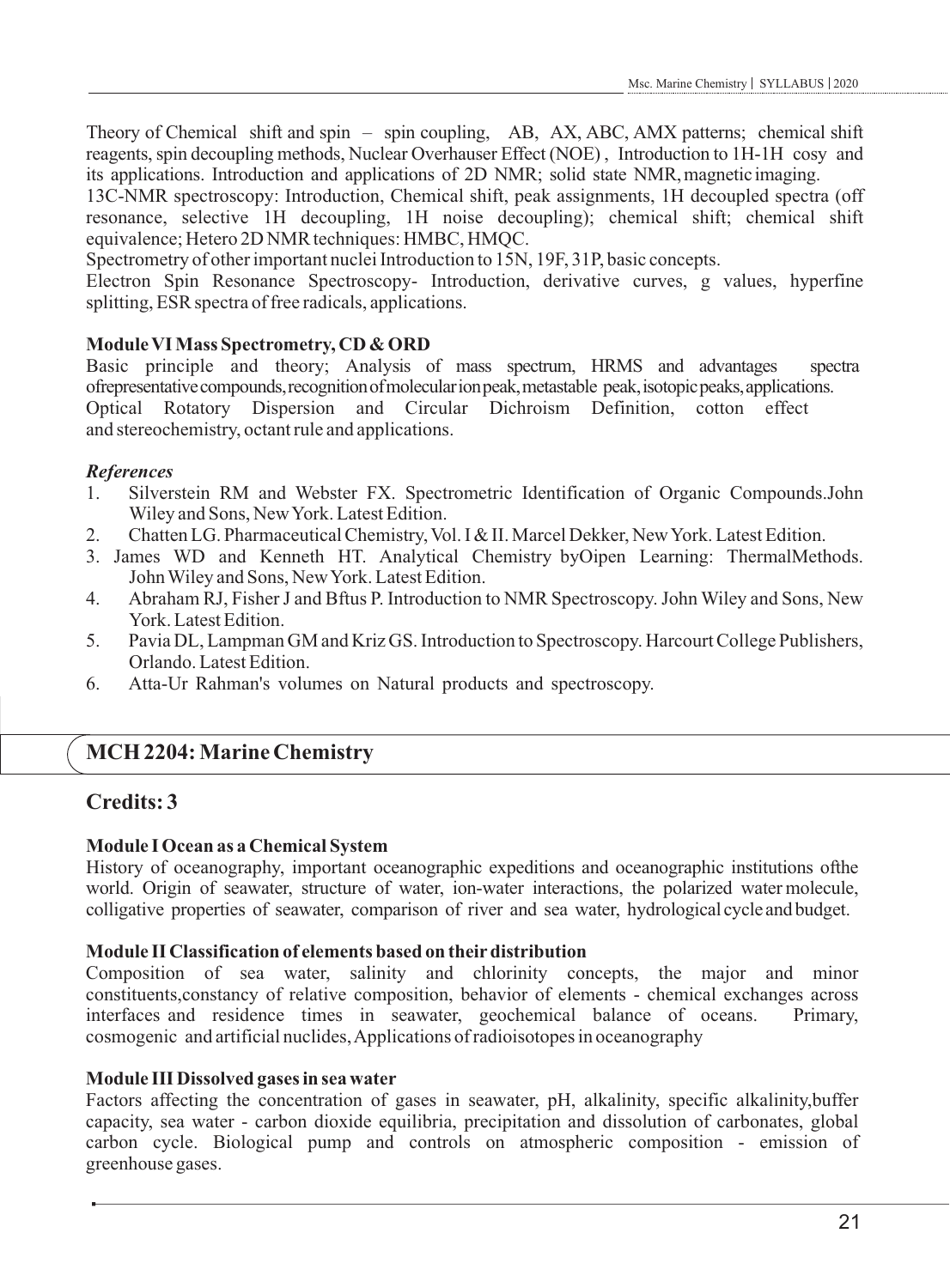#### **Module VMicronutrients**

Nitrogen, phosphorus and silicon their cycles, distribution profiles and their effect onphytoplankton growth, N/Pratio.

#### **Module VI Organic matter in the sea**

Dissolved and particulate: Nature, origin and distribution, Photosynthesis and Primary production.

#### *References*

- 1. A. C. Duxbury, A. B. Duxbury, K. A. Sverdrup, An Introduction to World Oceans, 6th Ed., McGraw-Hill, 2000.
- 2. T. Garrison, Oceanography, 2nd Ed., Wadsworth Publishing, 1995.
- 3. F. J. Millero, Chemical Oceanography, 2nd Ed., CRC Press, 1996 or 3rd Ed., CRCPress2006.
- 4. J. P. Riley, R. Chester, Introduction to Marine Chemistry, Academic Press, 1971.
- 5. Seawater: Its Composition, Properties and Behaviour, The Open University Oceanography Series, Pergamon, 2nd Ed., 1995.
- 6. J. P. Riley, G.Skirrow, Chemical Oceanography, Vols. I to III, Academic Press,1975.
- 7. K. Grasshoff, K.Kremling, M.Ehrhardt Ed., Methods of Seawater Analysis,  $3<sup>rd</sup>$ completely revised and extended edition, Wiley-VCH, 1999.

# **MCH 2207 Biogeochemistry**

# **Credits: 3**

#### **Module I Introduction, overview and concepts:**

Major element cycles in the deep ocean, Mass balance between river input and oceanic sedimentoutputs for minor and trace elements.Oceanic circulation and chemistry, Biological Pump, Primary Production in the ocean, nutrient supply, Use of nutrients as water mass tracers, primary producers, seasonal cycles, spring bloom, nitrogen fixation. The Iron hypothesis, Elemental Stoichiometry and Redfield ratio. Influence of biota on the geochemical cycling of inorganic and organic substances through the atmosphere, hydrosphere, and lithosphere.

### **Module II Biogeochemical Cycles:**

Biogeochemical cycles of carbon, nitrogen and sulfur. The oceanic carbonate system, globalocean-atmosphere interactions, biogeochemical cycles and climate change. Biogeochemistry of carbon, sulfur, selected metals, and organic compounds of natural and anthropogenic origin. The carbon cycle, The sulfur Cycle, Isotope effects – Mass dependent and mass independent effects, Isotope geothermometers, Isotope fractionation in the geochemical cycles of carbon and sulfur. Relations among isotope age curves, Stable isotope variations of Heavy elements, Si, P and Fe Biogeochemical cycles.

### **Module III Climate change effects/feedbacks on C-cycle:**

Air-sea carbon dioxide fluxes, Ocean acidification and carbonate chemistry, Effect of oceanacidification on the speciation of metals in seawater, Benthic processes of biogeochemical cycles. UVR effects on aquatic ecosystem: a changing climate perspective.

- 1. Libes, S.M. (2009). Introduction to Marine Biogeochemistry. Elsevier, Amsterdam.
- 2. William H. Schlesinger and Emily S. Bernhardt, Biogeochemistry: An Analysis of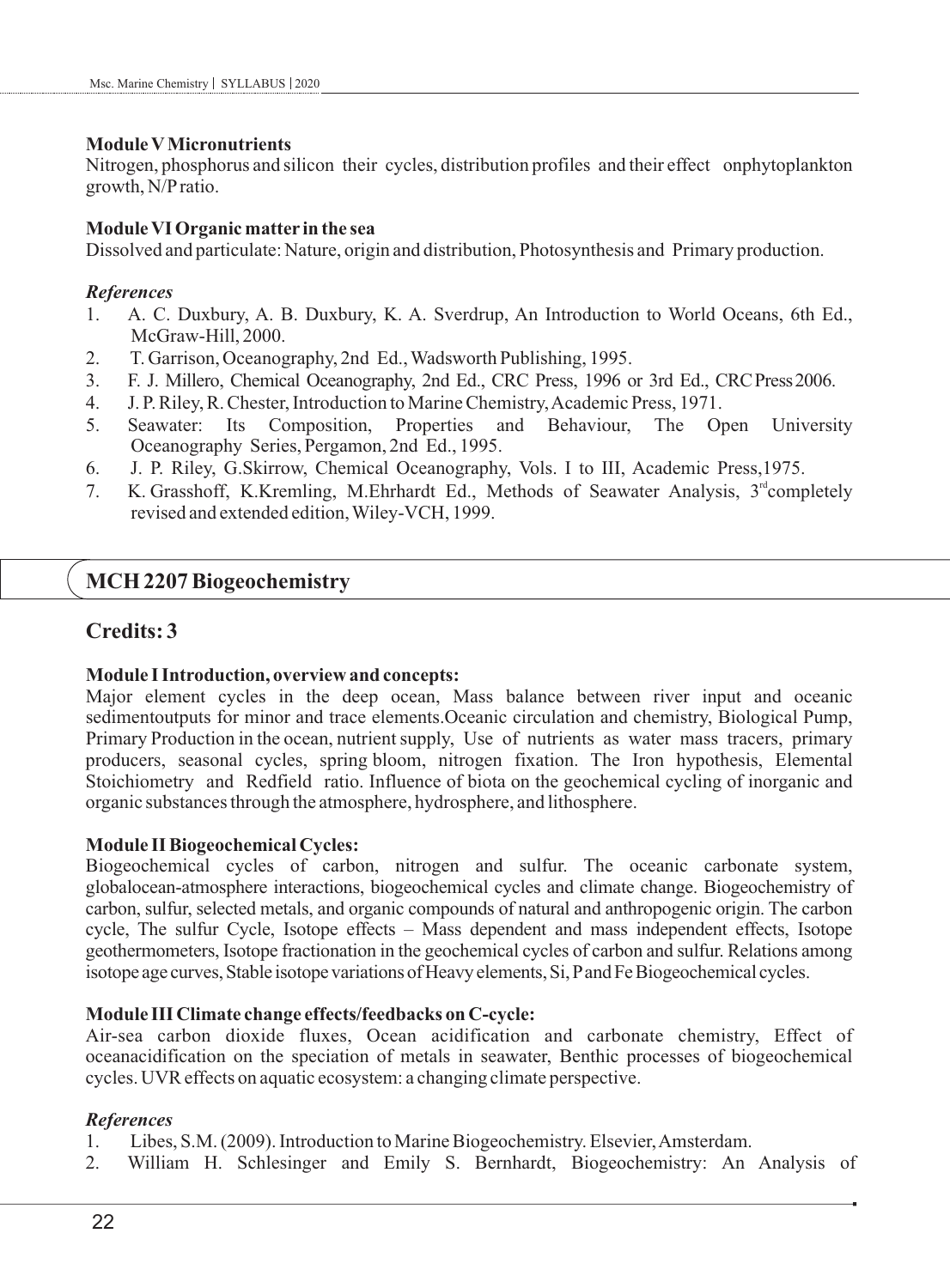GlobalChange. Academic Press, 3rd Edition, 2013

- 3. Chemical cycles in the evolution of the earth. C.B. Gregor, R.M. Garrels, F.T. Mackenzie and J.B. Maynard.
- 4. Stable Isotope geochemistry, JochenHoefs (VI th Ed) Springer, 2009.
- 5. UV effects on aquatic organisms and ecosystems E.W Helbling and H Zagarese(VolEdts)– Donat Peter Hader and GuilioJori, 2003.
- 6. Chemical Oceanography, Frank J Millero (4th Edn) CRC Press, 2013.

# **MCH 2208 Isotope Geochemistry**

# **Credits: 3**

# **Module I Introduction and Scope of Isotope geochemistry:**

Concept of systems and equilibrium, thermodynamic variables, Equations of state, Energy and laws of thermodynamics, path independence, state functions and first law, entropy and second law, the third law and absolute entropy, Gibbs free energy, Helmholtz free energy

## **Module II Chemical properties and isotopic systematics:**

Stable Isotope geochemistry, fractionation of isotopes, H, C, O and S; Stable Isotope Geochemistry - variations in the isotopic ratios of sulphur, carbon and oxygen, lithium and barium in geological systems.

Basics of stable isotope mass spectrometry, continuous flow and duel inlet methods, their accuracies, precision, resolving power and sensitivities, equilibrium and kinetic fractionations, vital effects.

Determination of sedimentation rates using radioisotopes, the radiocarbon method, and accelerator mass spectrometry. Dating of sediments, corals, tree rings: 210-Pb, C-14, U-Th.

# **Module III Applications in climate studies:**

C-12, C-13, O-16, O-18, C, Mg, N and their ratios Stable isotopes and their applications to paleoclimate reconstruction - ice ages, causes of ice ages, Milankovitch Theory - cycles in eccentricity, precession and obliquity (tilt); foraminifera, oxygen and carbon isotopic variations in planktic and benthic foraminifera in marine sediment cores and corals.

Dating of past coral terraces and determination of paleo-sea level. Reconstruction of paleotemperatures using Mg/Ca in foraminifera.Productivity, new production and their measurements using  ${}^{14}C$ ,  ${}^{13}C$  and  ${}^{15}N$  isotopes.

- 1. A.P. Dickin (2000) Radiogenic Isotope Geology. Cambridge University Press, 490p.
- 2. Gunter Faure (1986) Principles of Isotope Geology, Wiley, New York
- 3. Hoefs, Jochen (2015) Stable Isotope Geochemistry, Springer
- 4. Todd E.Dawson & Rolf T.W. Seigwolf (2007). Stable Isotopes as Indicators of Ecological Change, Academic Press.
- 5. Mark Baskaran (Editor) 2011. Handbook of Environmental Isotope Geochemistry, Springer (2 volumes).
- 6. Heinrich D Holl & Karl Turekian (eds.) 2010. Isotope Geochemistry A derivative of the Treatise on Geochemistry. Academic Press, p. 752.
- 7. William M. White (2014). Isotope Geochemistry, Wiley-Blackwell, 496 p.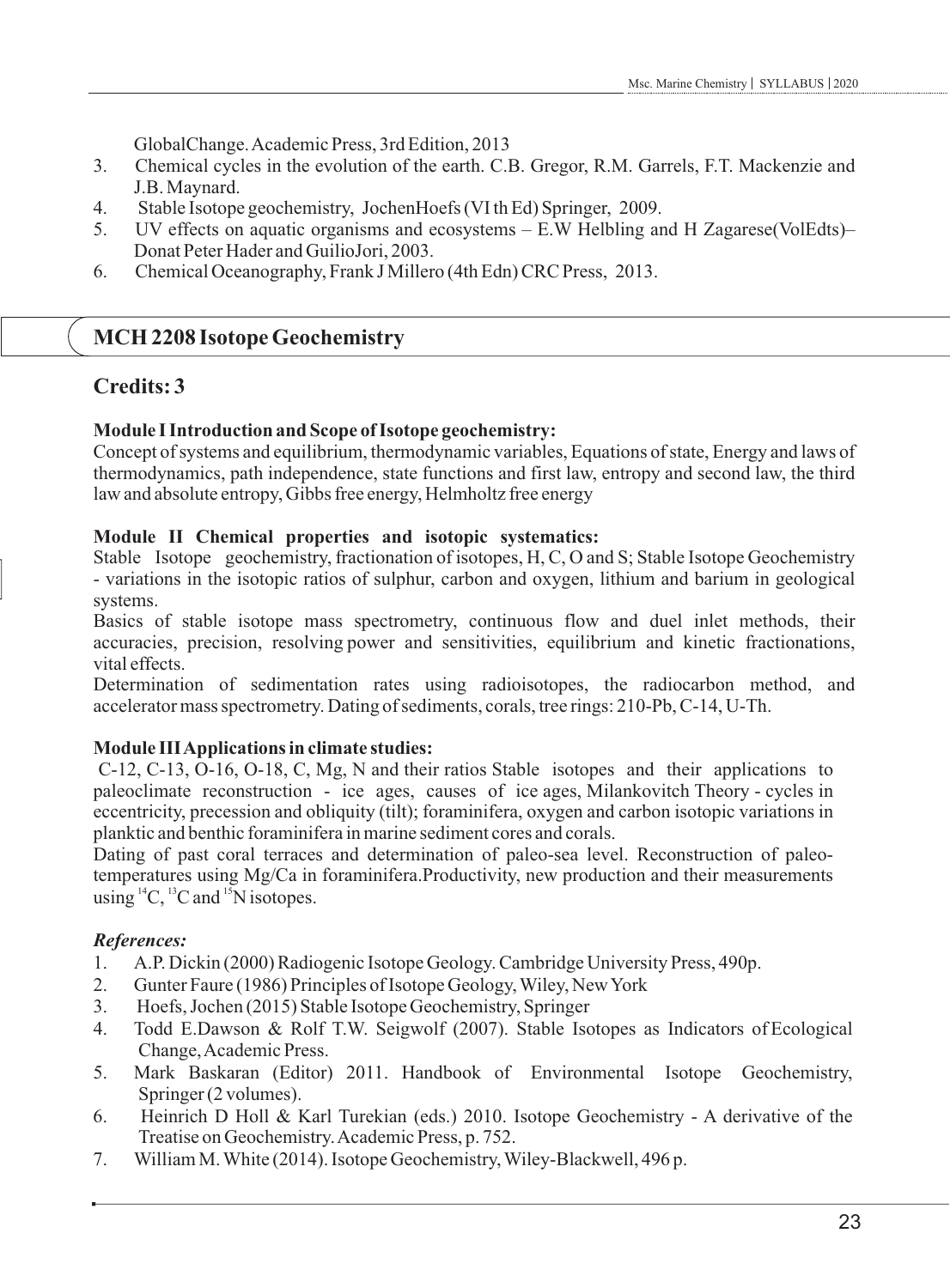# **MCH 2209: Environmental Impact Assessment**

# **Credits: 3**

#### **Module I EIAIntroductory Concepts:**

Introduction to Environmental planning EIA process: evaluation of proposed actions: scoping EIAmethodologies Impact Assessment Methodologies: Measurement of environmental impact, EIAModels, role of GIS in EIAbase line study.

Coastal Regulation Zone (CRZ): Coastal Regulation Zone (CRZ) Notification, 2011, Island Protection Zone (IPZ) Notification, 2011, Importance of CRZ Notification, Objectives, Limit of the CRZ Area, Allowed and not allowed activities in Coastal Zones, ICZMP.

#### **Module II EIACase studies:**

River valley projects: thermal power plants: mining projects: oil refineries and petrochemicals:tourism coastal zone development, EIARegulations in India.

#### **Module III Generalized approach to impact analysis:**

EIA guidelines 2006, Notification of Government of India Procedure for reviewing Environmentalimpact analysis and statement. Baseline information and predictions (land, water, atmosphere, energy etc.). Concept and strategies of sustainable development, Cost-Benefit analysis, Environmental priorities in India and sustainable development.

Guidelines for Environmental audit: Definitions and concepts, partial audit, compliance audit, methodologies and regulations, 1SO14000, Consumption audits, pollution audits, hazardous issues and its voluntary audits.

- 1. John Glasson, RikiTherivel, Andrew Chadwick (2005) Introduction to Environmentalimpact assessment. Taylor and Francis
- 2. Richard K. Morgan (2002) Environmental impact assessment: A methodological approach.Kluwer Academics
- 3. David P. Lawrence (2003) Environmental impact assessment: Practical solutions to recurrent problems. John Wiley & Sons
- 4. Canter Larry. Environment Impact Assessment, 2nd edn., McGraw Hill Science, 1995.
- 5. G.J. Rau, and C.D. Wooten. Environmental Impact Analysis Handbook, McGrawHill.Reference Book, 1980.
- 6. Glasson, John, Rikki Therievel and Andrew Chadwic. Introduction to Environmental ImpactAssessment, 4th edn., Routledge, 2012
- 7. Kulkarni, Vijay and T.V. Ramchandra. Environmental Management. The Energy andResources Institute (TERI), 2009
- 8. Eccleston, Charles H. Environmental Impact Assessment: A Guide to Best ProfessionalPractices, CRC Press, 2011.
- 9. Morris, Peter and RikiTherivel. Methods of Environmental Impact Assessment (Natural and Built Environment Series). Routledge, 2009.
- 10. P. Leelakrishnan. Environmental Law in India, 3rd edn., ButterworthsWadhwa, 2008.
- 11. Dwivedi, S.N., Natarajan, R and Ramachandran, S., "Coastal Zone Management in Tamilnadu".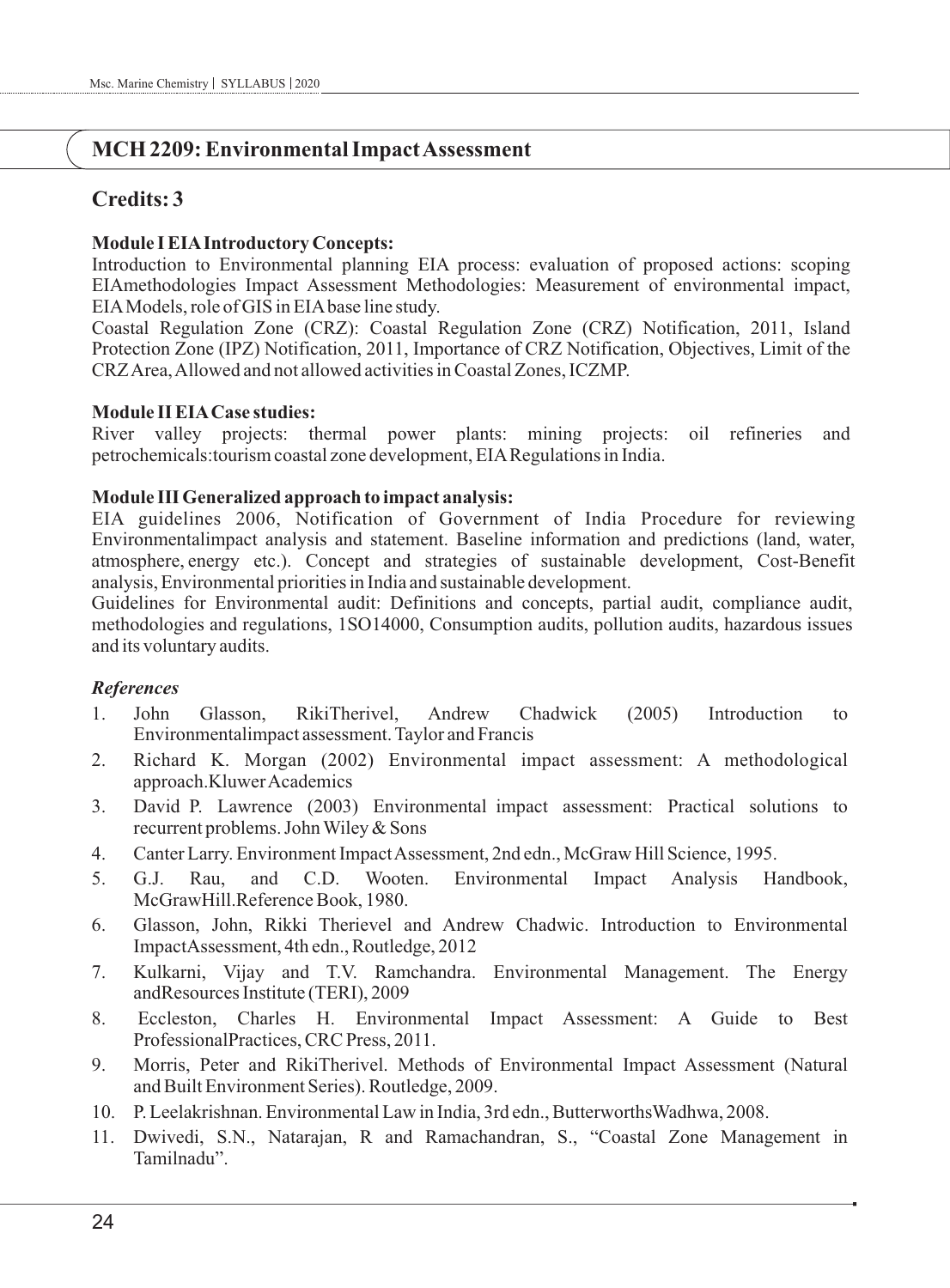# **MCH 2210: Palaeooceanography**

# **Credits: 3**

#### **Module I Fundamentals of palaeoceanography :**

Elements of climate, global climatic variation.Ocean's place in the climate system; Milankovitch theory of climate change.

#### **Module II Approaches to palaeoceanography :**

Global paleoceanographic evolution.Carbon, silica, phosphorus and nitrogen cycles and their evolution. Importance of palaeoceanographic studies for the modern chemical cycling and processes.

#### **Module III Palaeoceanographic techniques, proxies and significance :**

Concept of proxies in palaeoceanography – quantitative and qualitative proxies; Use of proxies for reconstruction of oceanic temperature, circulation, biological productivity, nutrient cycling, alkalinity, carbonate ion concentration, redox processes; Linear and non-linear oceanic responses to climate forcing.

#### *References:*

- 1. Thomas J. M. Schopf, Paleoceanography, Harvard University Press, 1980.
- 2. Fischer, Gerhard, Wefer, Gerold (Eds.), Use of Proxies in Paleoceanography, Springer-Verlag, 1999.
- 3. Fatima Abrantes , Alan Mix (Editors). Reconstructing Ocean History: AWindow Into the Future, Springer, 2012
- 4. C. Hillaire-Marcel, Anne de Vernal (Editors), Proxies in Late CenozoicPaleoceanography: 1 (Developments in Marine Geology), Elsevier Science, 2007.

# **MCH 2205 Environmental Analyses (Practical)**

# **Credits: 2**

- 1. Sampling of water (microlayer, surface , sub-surface) and sediment (surficial and sub surface)
- 2. Filtration and storage of samples.
- 3. Determination of salinity Physical and Chemical methods.
- 4. Determination of DO- concept of A.O.U
- 5. Determination of BOD and COD.
- 6. Determination of pH Spectrophotometric method.
- 7. Determination of alkalinity.
- 8. Determination of Eh.
- 9. Determination of nutrients nitrite, nitrate, ammonia and phosphate both water and sediment.
- 10. Determination of pigments (chlorophyll a, b, c and phaeopigments).
- 11. Determination of organic matter in water, sediment and particulates TOC, POC andSOC.
- 12. Sample preparation, handling and determination of trace metals in environmental samples.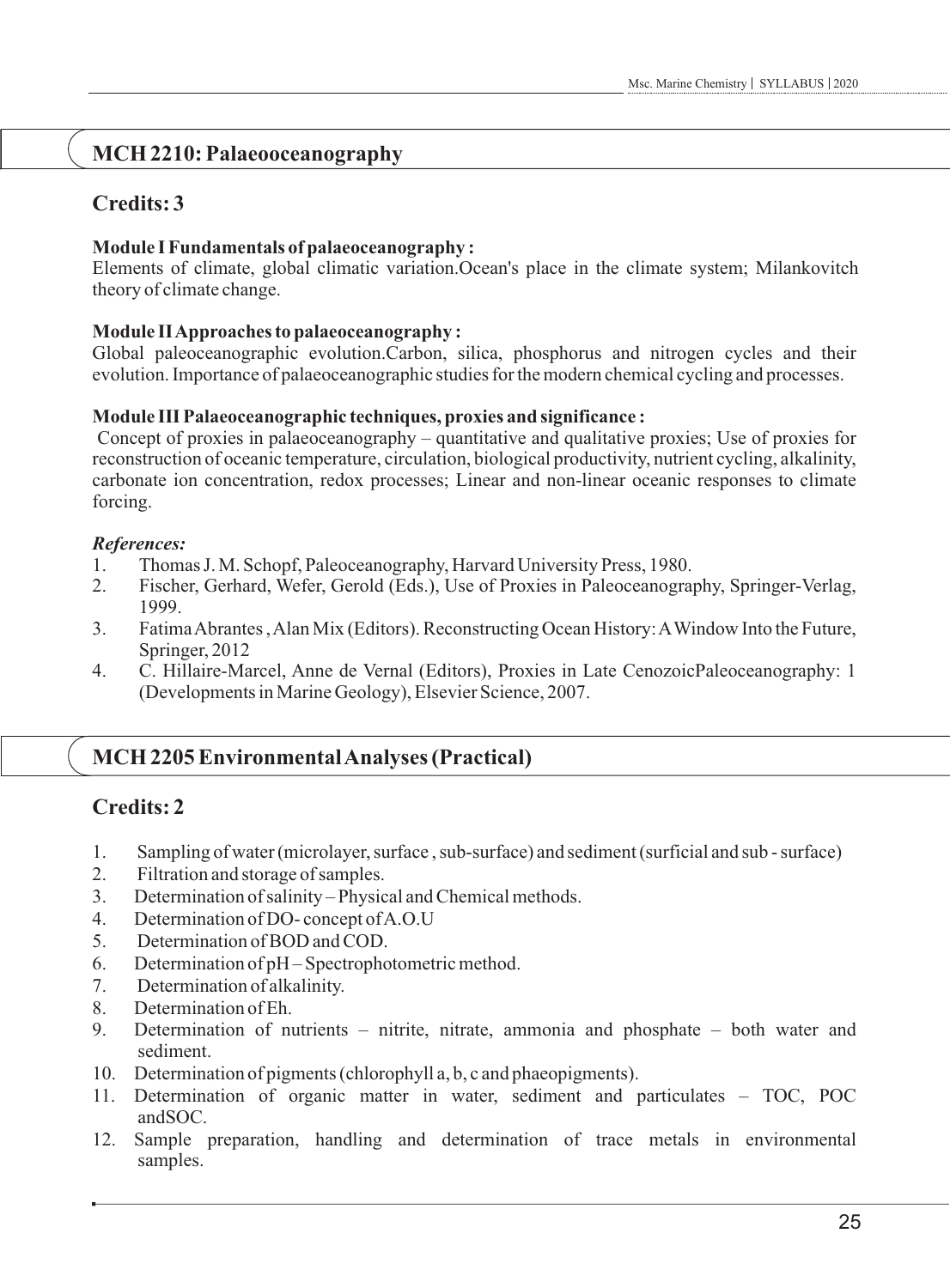- *References*<br>1. K. Grasshoff. 1. K. Grasshoff, M. Ehrhardt and K. Kremling. Methods of Seawater Analysis. 3Rd Edn.Wiley -VCH, 1999.
- 2. APHA, Standard Methods for the Examination of water and waste water, 22nd Edn. 2012.
- 3. IOC Manuals and Guides -12. Chemical methods for use in Environemntal Monitoring, UNESCO, 1983.
- 4. IOC Manuals and Gudes 15. Procedures for sampling Sea Surface Micro layer, UNESCO. 1985.
- 5. J.D. Strickland and T.R. Parsons. A Practical Handbook of Sewater Analysis, Unipub,1084.
- 6. T.R. Parsons, Y. Maita and C. M. Lalli. A manual of Chemical and Biological Methods for Seawater Analysis, Pergamon Press. 1984.

#### **1. Phase diagram MCH 2206Physico - Chemical Methods (Practical)**

#### **Credits: 2**

- 1. Construction of Phase diagrams of simple eutectics
- 2. Effect of KCl/succinic acid on miscibility temperature
- 3. Construction of phase diagrams of three component systems with one pair of partially miscible liquids

#### **2. Distribution law**

- 1. Distribution coefficient of iodine between an organic solvent and water
- 2. Distribution coefficient of benzoic acid between benzene and water

#### **3. Surface tension - Determination of surface tension of a liquid by**

- 1. Capillary rise method
- 2. Drop number method

#### **4. Polarimetry**

- 1. Kinetics of the inversion of sucrose in the presence of HCl
- 2. Determination of the concentration of a sugar solution
- 3. Determination of the concentration of Hcl

#### **5. Refractometry**

- 1. Identification of pure organic liquids and oils
- 2. Determination of molar refractions of pure liquids
- 3. Determination of concentration of solutions ( KCl- water, Glycero -water)

#### **6. Viscocity**

- 1. Determination of viscosity of pure liquids
- 2. Verification of Kendall's equation

3. Determination of composition of binary liquid mixtures – alcohol-water, benzene – nitrobenzene

- 1. J.B. Yadav, Advanced Practical Physical Chemistry, Goel Publishing House, 2001.
- 2. G.W. Garland, J.W. Nibler, D.P. Shoemaker, Experiments in Physical Chemistry, 8<sup>th</sup> Edn., McGraw Hill, 2009.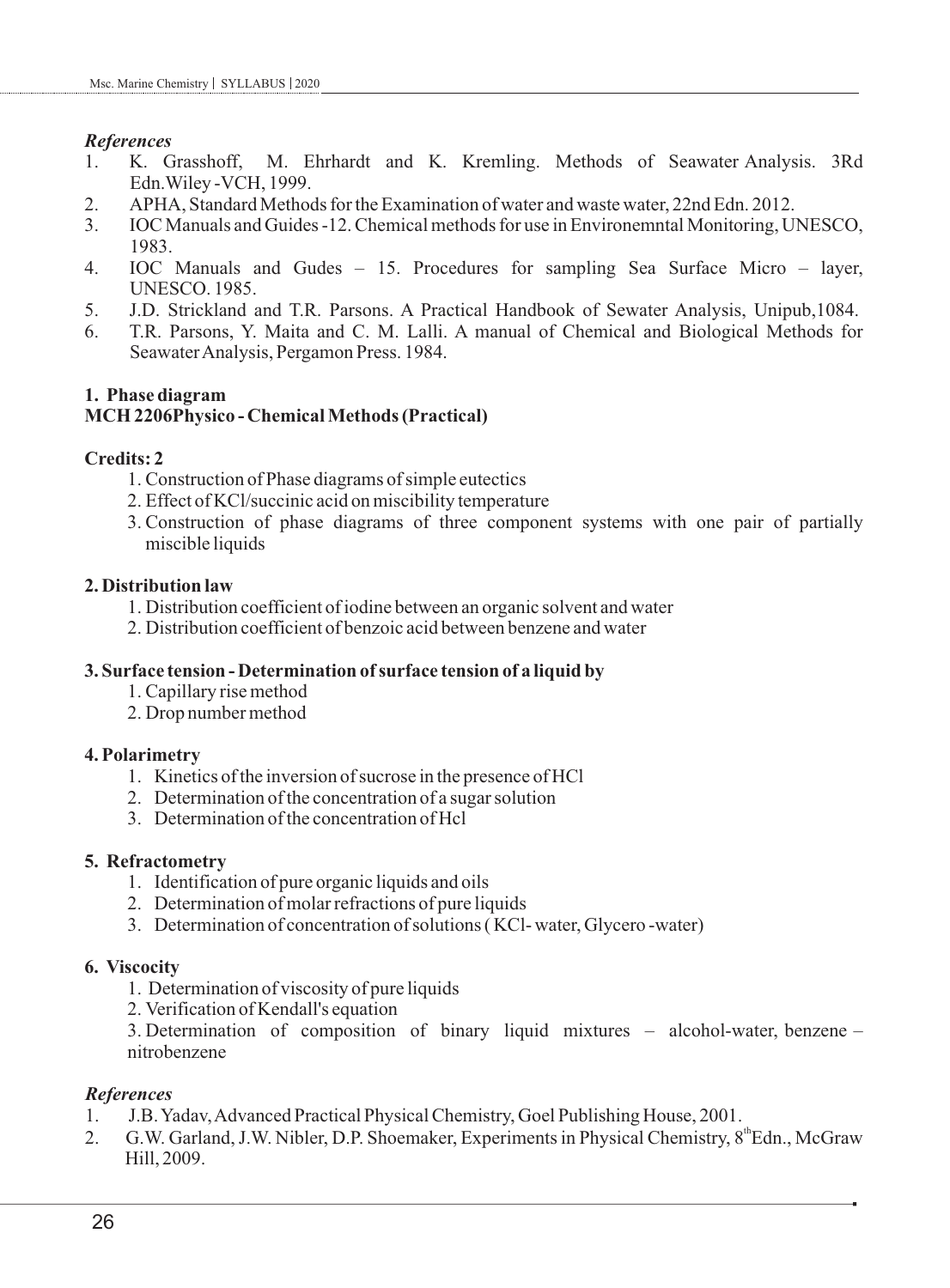# **SEMESTER III**

## **MCH 2301: Solution Chemistry, Kinetics and Photochemistry Credits: 3**

#### **Module I Ideal solution and Colligative properties**

Kinds of solutions, ideal solution, Analytical form of chemical potential in ideal solution,Chemical potential of the solute in a binary ideal solution, Application of the Gibbs-Duhem equation, the chemical potential in ideal solutions, binary solutions The lever rule, Temperature – composition diagram, Fractional distillation, Azeotropes, The chemical potential in ideal dilute solutions, Henry's law and the solubility of gases, Chemical equilibrium in the ideal solutions

#### **Module II Equilibria in Non-ideal Systems**

The concept of activity, The rational system of activities, Activities and reaction equilibrium,Activities in electrolytic solutions, The Debye-Huckel theory of the structure of dilute ionic solutions, Equilibria in ionic solutions, dilution law, Dissociation constant, Acids and bases, Protolytic equilibrium, , Hydrolysis, Dissociation constant for polybasic acids, Buffer solutions, Amphoteric electrolytes. Solubility product.

#### **Module III Kinetics**

Solution Kinetics - Potential energy surfaces - transition state theory- activation/ thermodynamicparameters.Various theories of Unimolecular reactions, Elementary Reactions in Solutions: Influence of solvent properties on rate. Different types of molecular interactions in solution. Diffusion and activation controlled reactions. Kinetics in the excited state - Jablonski diagram.Kinetics of Unimolecular and bimolecular photophysical and photochemical processes. Resonance energy transfer rates-Fluorescence quenching kinetics in solution and gas phase. Fast reaction kinetics -Relaxation methods, Stopped flow method, Laser Flash Photolysis, flow tube methods, and Laser based experimental techniques.

#### **Module IVPhotochemistry**

Quantum yield, chemical ctinometry, excimers and exciplexes, photosensitization, chemiluminescence, bioluminescence, thermoluminescence, Principle of utilization of solar energy, solar cell and their working. Quenching of fluoresecence and its kinetics, Stern- Volmer equation, concentration quenching, fluorescence and structure, delayed fluorescence, E- type and Ptype, Effect of temperature on emissions.

- 1. P.W. Atkins and J de Paula. Physical Chemistry, 9thedn., Oxford University Press, 2010
- 2. S. Glasstone. Introduction to Electrochemistry, Nabu Press, 2014.
- 3. G.W. Castellan. Physical Chemistry, 3rdedn., Addison Wesley, 1983
- 4. F. Daniels and R.A. Alberty. Physical Chemistry, 6thedn., John Wiley, 1984
- 5. A.A. Frost and R.G. Pearson. Kinetics and Mechanisms, John Wiley, 1961
- 6. K.J.H. Laidler. Chemical Kinetics, Tata McGraw Hill, 1993
- 7. S. Glasstone. Textbook of Physical Chemistry, Macmillan India Ltd., 1995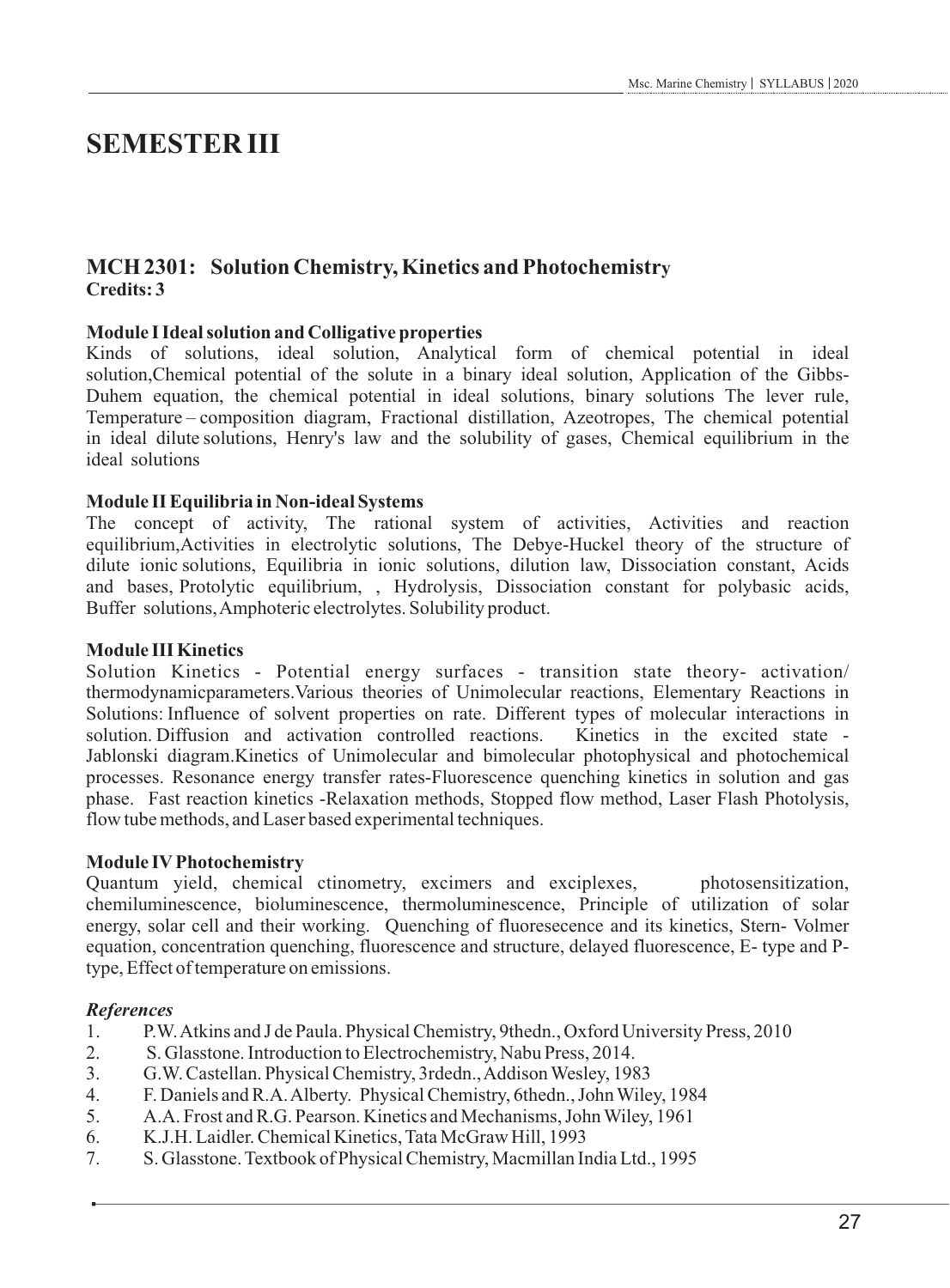# **MCH 2302: Marine Natural Products**

# **Credits: 3**

#### **Module I Drugs and pharmaceuticals from Marine Sources**

Introduction, Marine secondary metabolites and their function, Some major marine drugs – anticancer agents, antimicrobial and antiviral compounds, analgesics (examples only), Marine organisms having potential bioactive compounds – Corals, marine micro organisms, marine plants, marine toxins as drugs, Fish and shell fish. Marine drugdevelopmet – problems and challenges.

#### **Module II Seafood proteins**

Nutritional value of seafood proteins, bioactive peptides, Isolation of seafood peptides-Functional value – Calcium binding, antibacterial and anti-oxidant activity. Marine enzymes – Isolation and applications, Anti-freeze proteins – applications, Cold adapted enzymes – applications.

#### **Module III Seaweeds -Nutritional value, bioactive properties and uses**

Proximate composition, seaweeds as dietary supplements, Seaweeds as sources of bioactive compounds – antioxidant, anti-bacterial and anti-viral activities, Industrial applications ofseaweeds – agriculture, aqua culture feed, anti-fouling agents, biosorption of heavy metals. Seaweed hydrocolloids – Agar, alginate, carrageenan – structure, extraction, properties andbiological activity.

#### **Module IVMarine Macromolecules as Nutraceutical Carriers and Biofilm**

Matrix design for delivery of nutraceuticals, Marine macromolecules as delivery system,Biodegradable and edible films, Marine macro molecules as food coatings and edible films –marine proteins and marine polysaccharides, Nanotechnology for marine polysaccharide films and particles, Marine macromolecules as hydrogels and membrane for drug delivery, marinepolysaccharides as Scaffolds.

#### **Module VIsolation Techniques**

Introduction, different extraction methods, purification by solvent extraction, chromatographictechniques (size exclusion, ion exchange, counter current), Idea about different spectroscopic techniques (already discussed in core paper).

#### *References*

- 1 Chemistry of marine natural products. Paul J Scheuer, 1973. Academic Press.
- 2. Handbook of Marine natural products. Fatturosso, Emesto, Gerwick, William H, TaglialatelaScafati, Orazio (Eds.) 2012. Springer.
- 3. Bioactive marine natural products. Bhakuni, Dewari S and Rawat P.S . 2005.
- 4. Handbook of Marine Biotechnology, S K Kim, 2015. Springer.
- 5. Marine products for health care. Functional and Bioactive nutraceutical compounds from the ocean. Vazhiyil Venugopal. CRC Press. 2009.

# **MCH 2303: Instrumental Methods in Marine Chemistry**

### **Credits: 3**

#### **Module I Spectrophotometry**

Fundamental laws of photometry, interference and photometric error, instrumentation ofphotometers**.** Flame Spectrophotometry – Flame emission spectrometry, Atomic absorption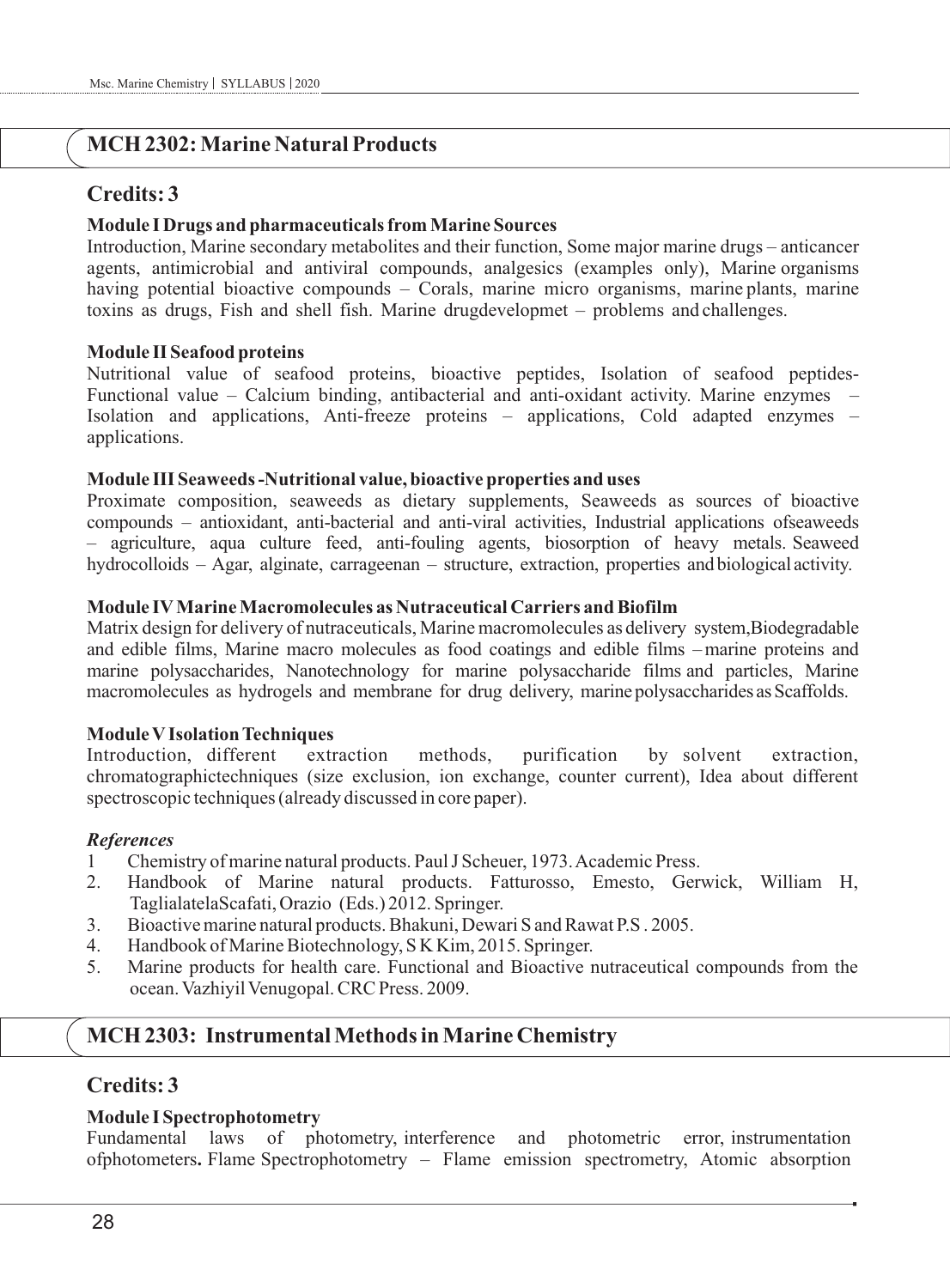Spectrophotometry – general principles and instrumentation, interferences, Cold vapour techniques for estimation of Mercury, metal hydride generation techniques, electro thermal atomisation. Atomic fluorescence spectrometry, Inductively coupled Plasma analysis**.**Basic instrumentation for UV-Vis, IR and Fluorescence spectrophotometers.

#### **Module II Chromatographic Techniques**

Classification of chromatographic techniques. Experimental techniques and applications of Ionexchange, Column, Thin Layer and Paper chromatography. HPLC and Gas Chromatography –Principle, Instrumentation and Detectors. Methods and applications.

#### **Module III NMR and Mass Spectrometry**

NMR – Basic Principles and Instrumentation of Continuous Wave and Pulsed Fourier TransformNMR Spectrophotometers, Mass Spectrometry – Basic Principles, Instrumentation – Sample flow, Ionisation methods, mass analysers, Ion collecting systems, Analysis of data, Fourier Transform Mass Spectrometry, MS-MS, ICP-MS, SIMS, IMMA.

#### *References*

- 1. J.M. Mermet, M.Otto, R.Kellner , Analytical Chemistry, Wiley –VCH, 2004.
- 2. D.A. Skoog, D.M.West, F.J.Holler, S.R. Crouch, Fundamentals of Analytical Chemistry, 8thEdn, Saunders College Pub, 2007.
- 3. G.D. Christian, J.E. O'Reilly, Instrumental Analysis, Allyn and Bacon, 1986.
- 4. J.H. Kennedy, Analytical Chemistry: Principles, Saunders College Pub 1990.
- 5. J.G. Dick, Analytical Chemistry, R.E. Krieger Pub., 1978.

# **MCH 2304: Marine Pollution**

### **Credits: 3**

#### **Module – I Marine Pollution**

Definition, Categories of additions, Pollutant and its classification. Organic wastes: BOD,COD, dilution factor, Fluctuations in DO, Consequences of organic discharges to estuaries with examples; Sewage treatment: Primary, Secondary and Tertiary treatment processes. Solid waste pollution: Classification and disposal of solid wastes.

#### **Module – II Marine Pollution II**

Oil spills and cleanup: Sources, Major accidental spills, fate of spilled oil on the sea,consequences of oil spills and treatment of oil spills.

Pesticide pollution: inputs, fate in the sea, factors affecting the bioaccumulation of pesticides, DDT the most wide spread molecule, Impact of pesticides on the Environment, Mode of poisoning of pesticides, Methods to minimize pesticide pollution.

Conservative pollutants: Measures of contamination, toxicity, measurement of toxicity, acute and chronic exposure, Detoxification. Metal pollution in coastal waters (Hg, Pb, Cd, Cu, Zn and Fe).

Radioactive Pollution: Sources, Classification and effects of radiation; Protection and control from radiation: Maximum permissible dose concept, dose limits, Disposal of radioactive wastes; Beneficial aspects of radiation and food safety.

#### **Module III Industrial Pollution**

Sources, nature and their treatment processes with reference to wastes from paper and pulp and soap manufacturing industries.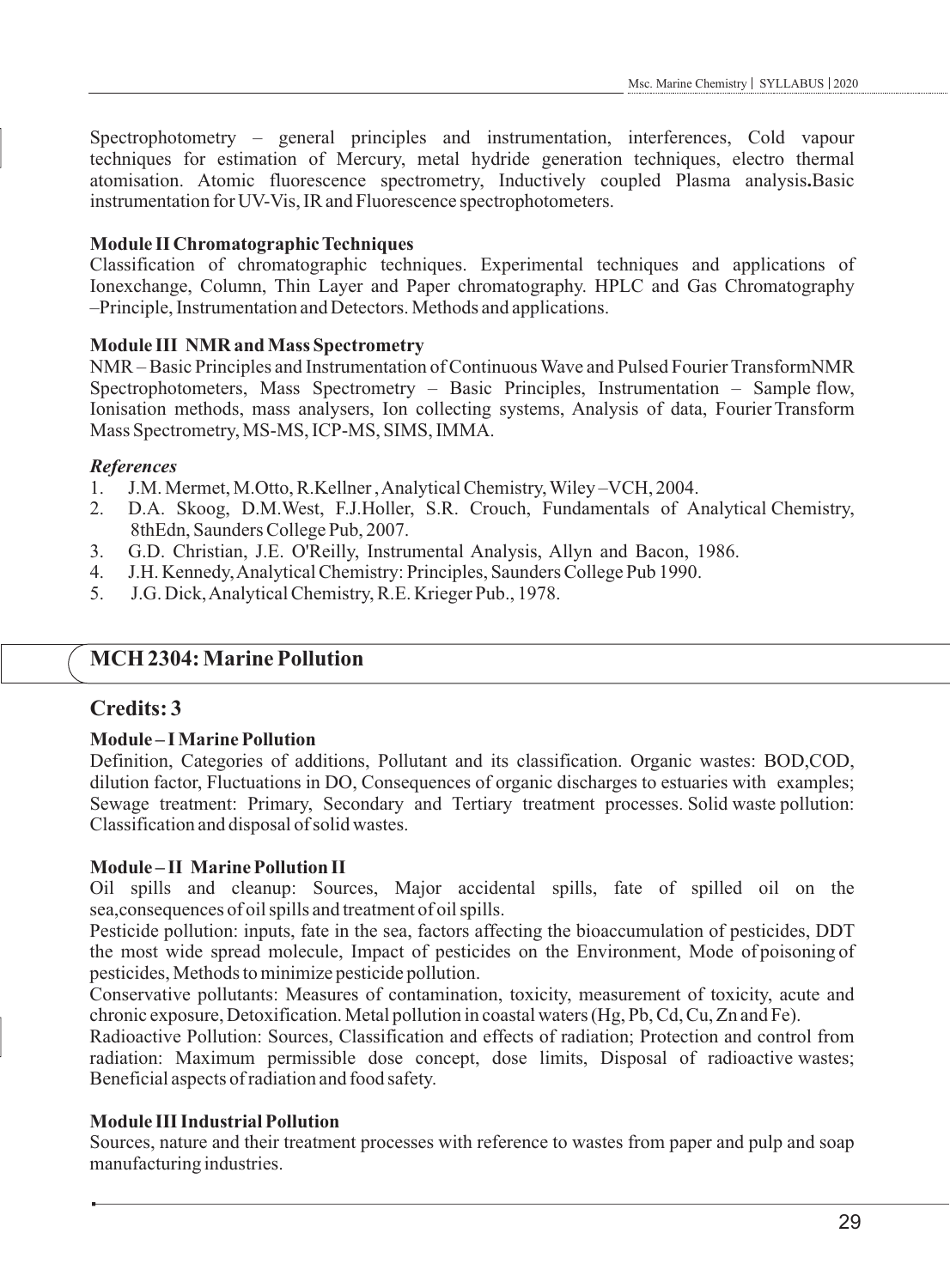Marine corrosion: Definition, corrosion reactions, classification of corrosion, factors affecting corrosion of metals in sea water and prevention of marine corrosion. The state of some seas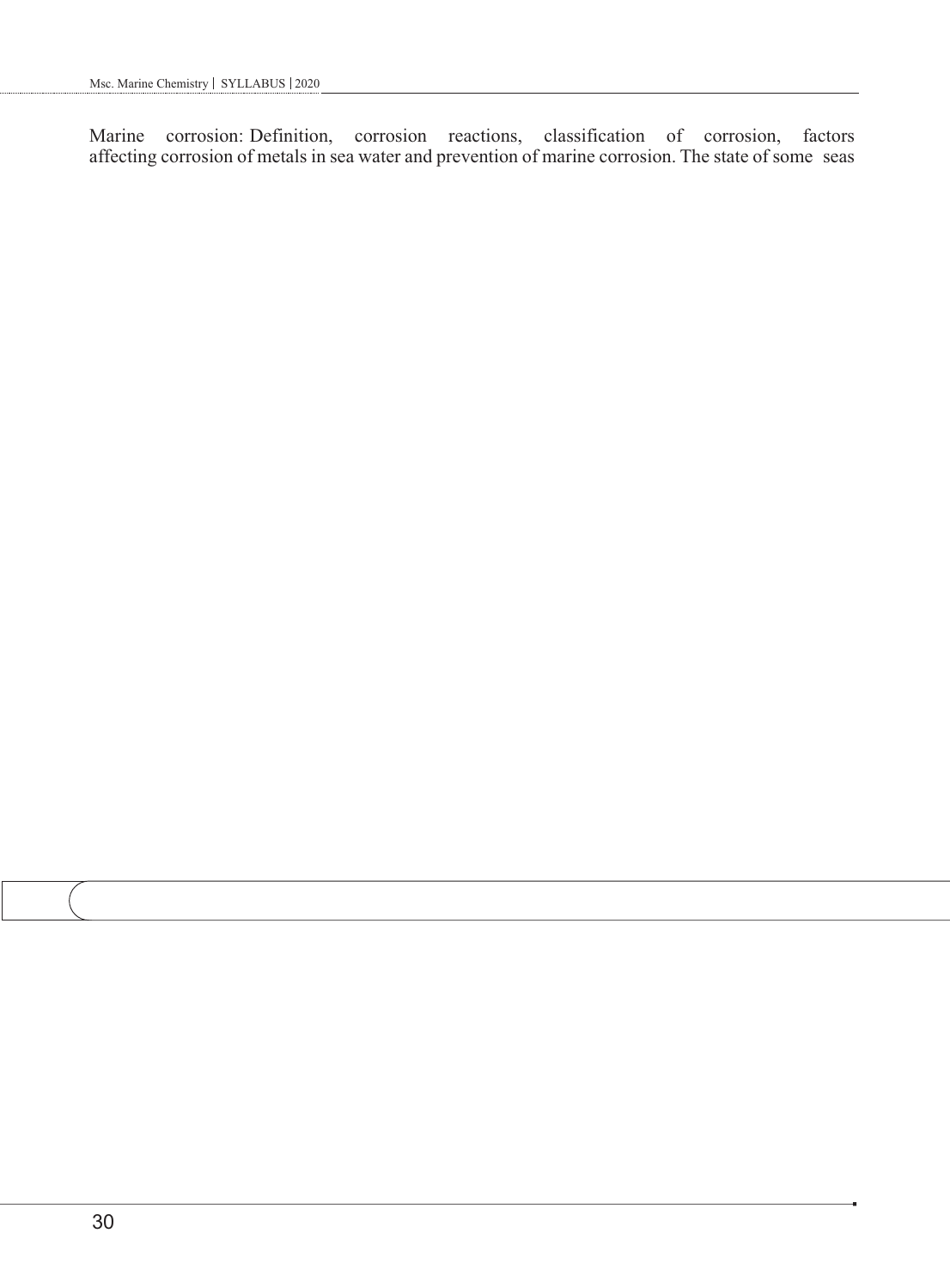## **Module IVArctic:**

Major features and processes: cryosphere, atmosphere, biosphere, and hydrosphere. Arcticfjords –functioning and importance; Role of Arctic in climate change; response of Arctic to global warming and climate change. Arctic sea ice system – importance to the global oceanography and climate.

# **References:**

- 1. Bettina Kaiser, Polar Science and Global Climate: An International Resource forEducation & Outreach. Pearson Bookshop, 2010.
- 2. Turner, J. & Marshall, G. J., Climate Change in the Polar Regions. Cambridge UniversityPress, 2011.
- 3. David W. H. Walton, Antarctic Science, Cambridge University Press, 1987.
- 4. Veronika Meduna, Science on Ice: Discovering the Secrets of Antarctica, AucklandUniversity Press, 2013.
- 5. Committee on Future Science Opportunities in Antarctica and the Southern Ocean, FutureScience Opportunities in Antarctica and the Southern Ocean, The National academy Press,2011.
- 6. Stephen Rintoul et al. (Editors), The Southern Ocean Observing System: Initial Science andImplementation Strategy. Scientific Committee on Antarctic Research, 2011
- 7. Mark Serreze and Roger Barry, The Arctic Climate System, Cambridge University Press,2009.
- 8. Climate Change and Arctic Sustainable Development Scientific, social, cultural and educational challenges. UNESCO Publishing, 2009.

# **MCH 2309: Coastal Zone Management**

### **Credits: 3**

### **Module I Coastal Zone:**

Coastal zone, Coastal zone regulations, Beach profile, Surf zone, Off shore, Coastal waters, Estuaries, Wet lands and Lagoons, Living resources, Non-living resources.

### **Modules II Wave Dynamics:**

Wave classification , Airy's Linear Wave theory, Deep water waves , Shallow water waves, Wave pressure, Wave energy, Wave Decay, Reflection, Refraction and Diffraction of waves, Breaking of waves, Wave force on structures, Vertical, Sloping and stepped barriers Force on piles.

### **Module III Coastal Processes:**

Erosion and depositional shore features, Methods of protection, Littoral currents, Coastal aquifer, Sea water intrusion, Impact of sewage disposal in seas.

### **Module IVHarbours:**

Structures near coast, Selection of site, Types and selection of break waters, Need and mode of dredging, Selection of dredgers, Effect of Mangrove forest.

- 1. Richard Sylvester, "Coastal Engineering, Volume I and II", Elseiner Scientific Publishing Co.,1999.
- 2. Quinn, A.D., "Design & Construction of Ports and Marine Structures", McGraw-Hill Book Co.,1999.
- 3. Ed. A.T. Ippen, "Coastline Hydrodynamics", McGraw-Hill Inc., New York, 1993.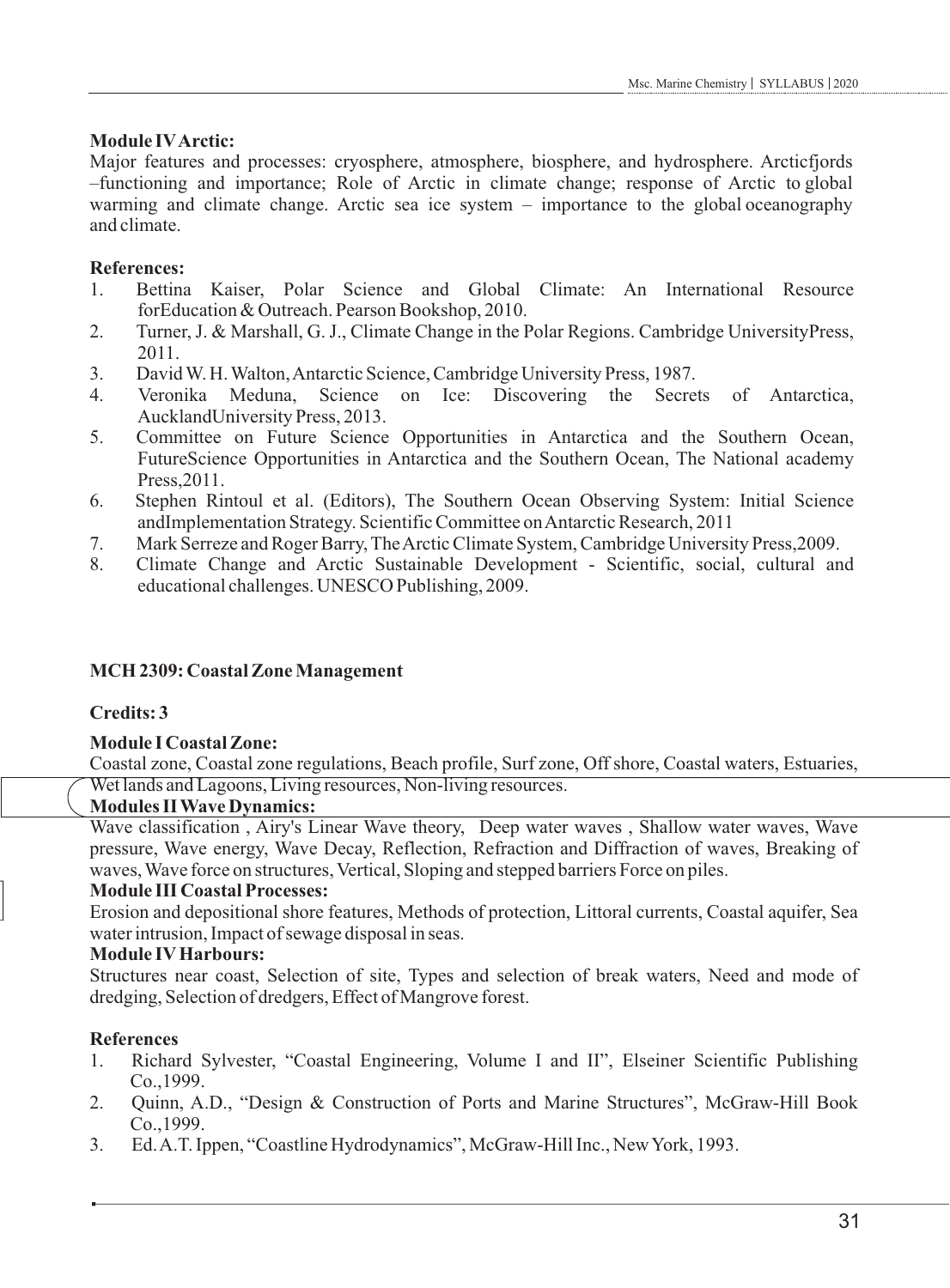4 .Dwivedi, S.N., Natarajan, R and Ramachandran, S., "Coastal Zone Management in Tamilnadu".

#### **MCH 2310: Science Writing and IPR**

#### **Credits: 3**

#### **Module I Science Writing :**

Introduction to science writing – goals, key elements – critical aspects – precision, clarity, objectivity.Genre in science writing -- articles, reviews, memoirs, project reports, proposals, popular science.Communication of research results, foundations and structure of a good scientific paper.English language considerations in writing a paper. Ethical issues - plagiarism. Presentation of data, figures, tables, references. Presentation of papers at conferences and preparation of audio--visual tools.

#### **Module II Science Journalism:**

Science communication and science popularization. Science popularization in the Indian context; Basics of popular science writing for magazines and newspapers; Research communication versus popular communication; Science communication through R&D newsletters, reports, etc.; Creation of information resources, e.g. encyclopaedic publications, etc; Use of modern IT tools in science communication; Role of graphic arts in popular science communication; Production of S&T publications

#### **Module III IPR:**

IPR, overview of IPR, Types of IPR, Indian laws and procedures. IPas source of information and access to information, Classification and tools for accessing the information, IPR in Engineering, pharmaceutical, biotechnological and computer related inventions, Prosecution, Infringement and Enforcement of IPR.

#### **Module IVPatents:**

Overview of Patent Act, legislations, International / global patent. Content of regular patent application, Claims of patent application, Specific types claims, Patent claim design, patent specification drafting in pharmaceutical, biotechnological engineering and computer science related inventions, Drafting issues in prosecution and infringement.

#### **References:**

- 1. The Craft of Scientific Writing, Michael Alley,  $3<sup>rd</sup>$  ed., Springer, 1996.
- 2. Intellectual Property Rights in India: General Issues and Implications, Prankrishna Pal, Deep & Deep Publications Pvt. Ltd, 2008.
- 3. R.L. Dominoswki, Research Methods, Prentice Hall, 1981.
- 4. J.W. Best, J.V. Kahn, Research in Education, 10th Edn., Pearson/Allyn&Bacon, 2006.
- 5. H.F. Ebel, C. Bliefert, W.E. Russey, The Art of Scientific Writing, Wiley-VCH, 2004

#### **MCH 2305: Physico-Chemical Methods (Practical)**

#### **Credits: 2**

- 1. Phase Diagram
	- I. Simple eutectic
	- II. Compound formation
	- III. Miscible liquids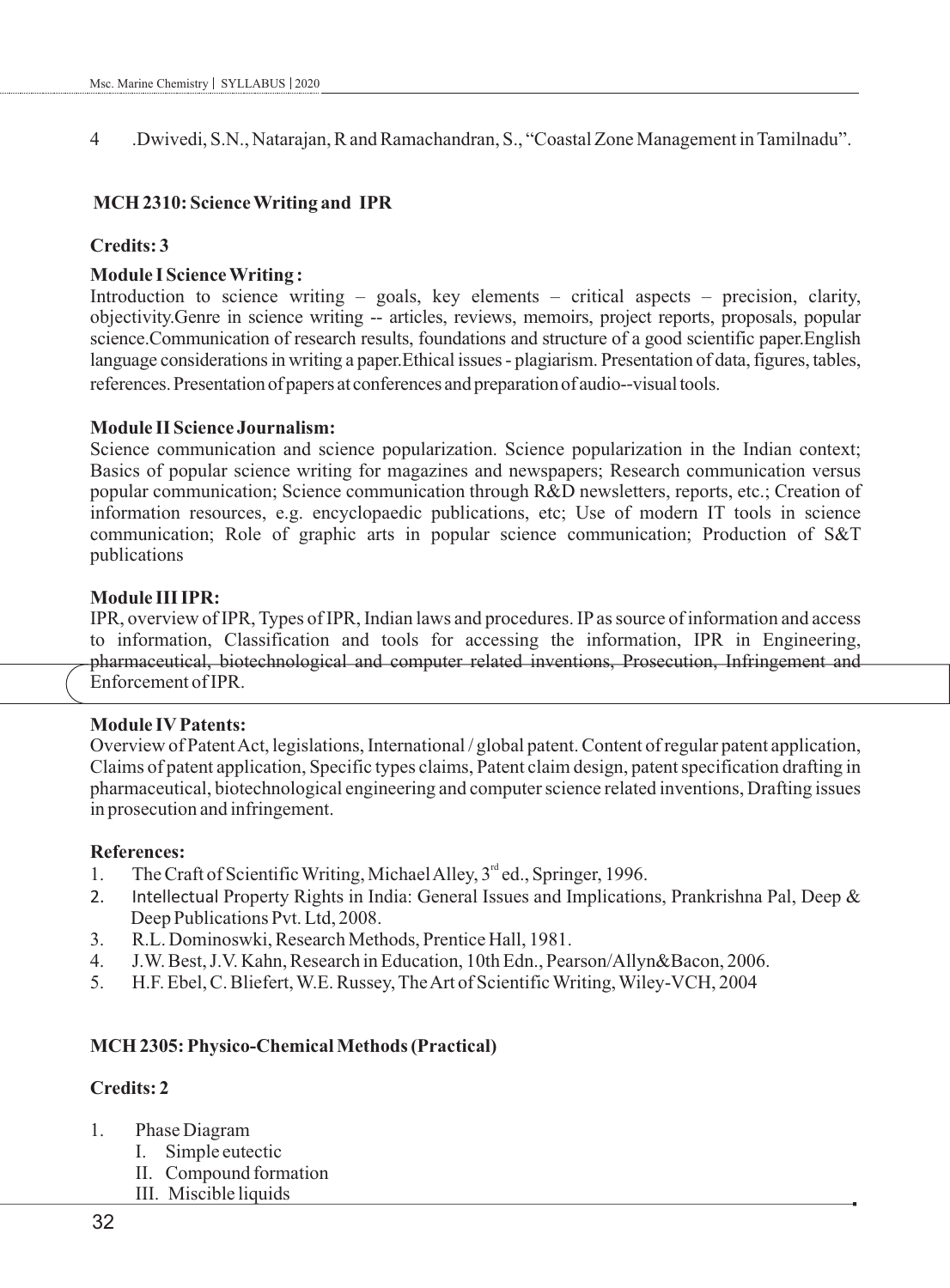IV. Partially miscible liquids

| Critical solution temperature and effect of electrolytes and non-electolytes |
|------------------------------------------------------------------------------|
| 1. Three component system                                                    |
| 3. Distribution coefficients<br>3. 1. Partition coefficient                  |

- 4. I-I3 equilibrium
- 5. Kinetics Acid base catalysed hydrolysis of esters, dependence of temperature and ionic strength on the rate of reactions
- 6. Adsorption
- 6. 1. To investigate the adsorption of oxalic acid from aqueous solution by activated charcoal, and examine the validity of Freundlich and Langmuir's adsorption isotherms.
- 6. 2. To determine the adsorption isotherms of acetic acid from aqueous solutions by charcoal.

## **References**

- 1. Findlay Alexander. Practical Physical Chemistry,  $6<sup>th</sup>$ edn., Longman and Co., London, Newyork, 1935.
- 2. D.P. Shomaker and C.W. Gailand, J.W. Nibler. Experiments in Physical Chemistry,  $6<sup>th</sup>$  edn., 1997.
- 3. J.B. Yadav, Advanced Practical Physical Chemistry, Goel Publishing House, 200.
- 4. B. Viswanathan, Practical Physical chemistry, Viva Pub., 2005.
- 5. G.W. Garland, J.W.Nibler, D.P.Shoemaker, Experiments in Physical Chemistry, 8<sup>th</sup>Edn., McGraw Hill, 2009.

# **MCH2306: Instrumental techniques in aquatic analysis (Practical)**

# **Credits: 2**

- 1. Analysis of trace metals in water/sediment/biological samples.
- 2. Flame photometry Determination of sodium, potassium, calcium and lithium.
- 3. Atomic Absorption Spectrophotometry
- a. Flame methods Trace analysis of copper, cadmium, zinc, lead, manganese, iron b. Hydride generation – Determination of mercury, arsenic, selenium, tin
- 4. ICP– Analysis of trace metals in water.
- 5. Gas chromatography (GC) and HPLC Separation and identification of marine organic compounds.
- 6. Interpretation Exercises using spectra:
	- a) Interpretation of FTIR spectrum with reference to stretching vibrations of functional groups.
		- b) Absorption spectra (UV-VIS) reading and interpretation of chromophores
		- c) Interpretation of NMR spectrum with reference to calculation of chemical shifts and general comments
		- d) Identification of molecular ions in Mass spectra

# **References**

1. D.T.E. Hunt and A.L. Wilson. The Chemical Analysis of Water,  $2<sup>nd</sup>$ edn., Royal Society of